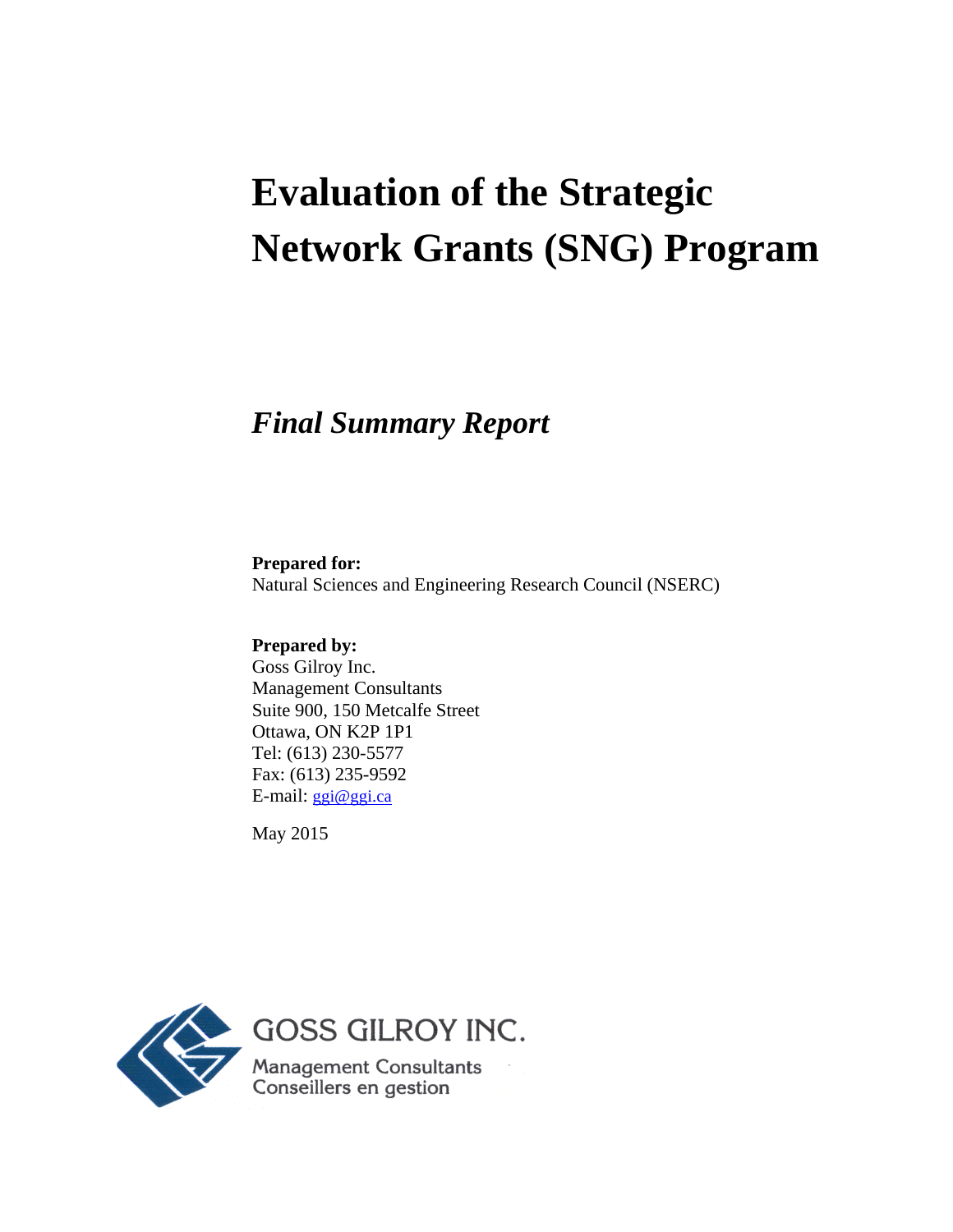## **Table of Contents**

| 1.0 |  |  |  |  |
|-----|--|--|--|--|
| 1.1 |  |  |  |  |
| 1.2 |  |  |  |  |
| 1.3 |  |  |  |  |
| 2.0 |  |  |  |  |
| 2.1 |  |  |  |  |
| 2.2 |  |  |  |  |
| 2.3 |  |  |  |  |
|     |  |  |  |  |
|     |  |  |  |  |
| 3.2 |  |  |  |  |
| 3.3 |  |  |  |  |
| 3.4 |  |  |  |  |

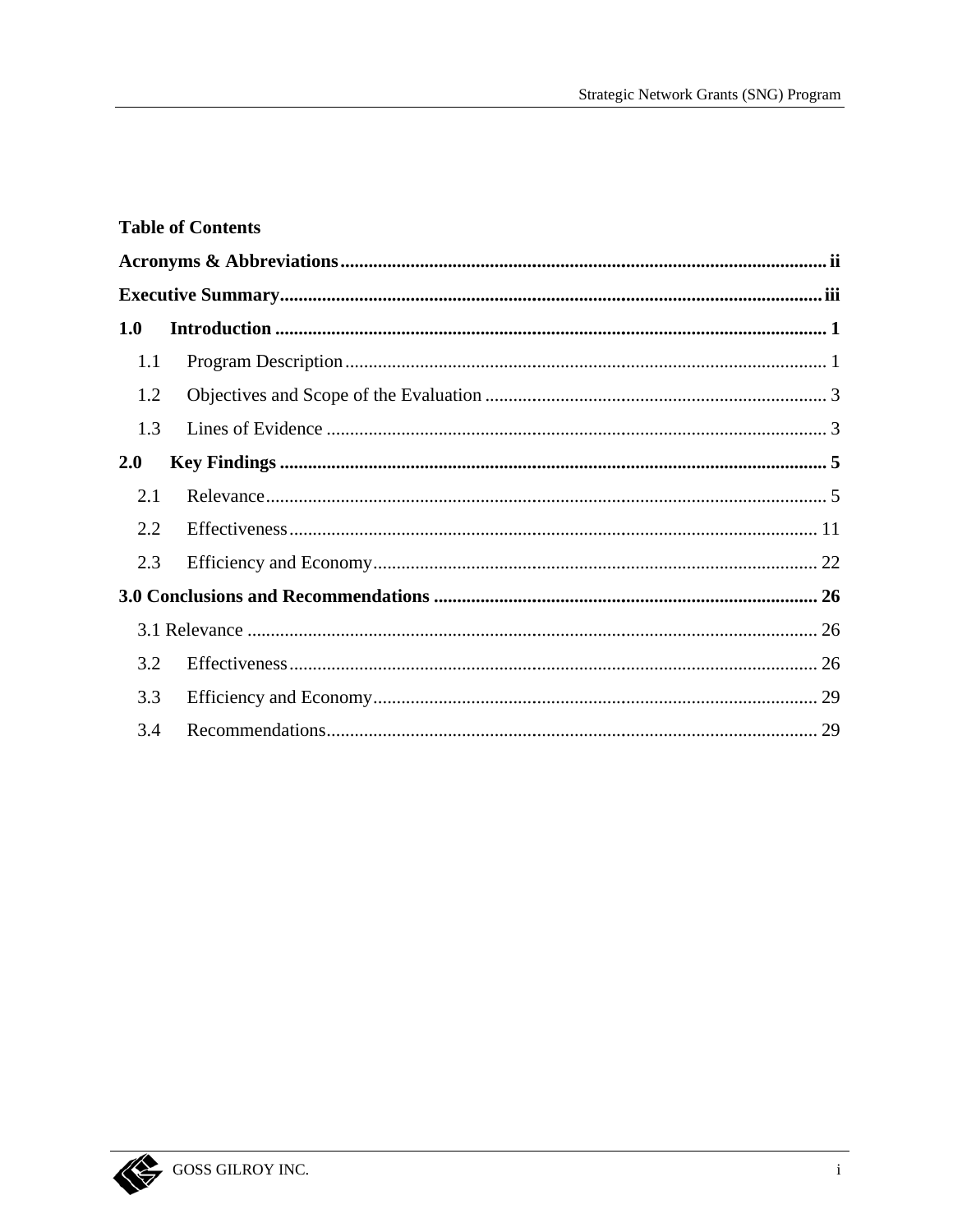# **Acronyms & Abbreviations**

| <b>AAPN</b>     | Agile All-Photonics Network                                               |
|-----------------|---------------------------------------------------------------------------|
| <b>BL-NCE</b>   | <b>Business-Led Networks of Centres of Excellence</b>                     |
| <b>CAISN</b>    | Canadian Aquatic Invasive Species Network                                 |
| <b>FY</b>       | <b>Financial Year</b>                                                     |
| <b>GEWEX</b>    | Canadian Global Energy and Water Cycle Experiment                         |
| <b>HQP</b>      | <b>Highly Qualified Personnel</b>                                         |
| <b>MAGS</b>     | Canadian Mackenzie GEWEX Study                                            |
| <b>NCE</b>      | Networks of Centres of Excellence                                         |
| <b>NECTAR</b>   | Network for Effective Collaboration Technologies through Advance Research |
| <b>NPV</b>      | <b>Net Present Value</b>                                                  |
| <b>NSERC</b>    | Natural Sciences and Engineering Research Council                         |
| <b>PBCA</b>     | Partial Benefit-Cost Analysis                                             |
| PY <sub>1</sub> | <b>Publication Year</b>                                                   |
| R&D             | <b>Research and Development</b>                                           |
| RP              | <b>Research Partnerships</b>                                              |
| S&T             | Science and Technology                                                    |
| <b>SENTINEL</b> | The Canadian Network for the Development and Use of Bioactive Paper       |
| <b>SNG</b>      | <b>Strategic Network Grants</b>                                           |
| <b>SPI</b>      | <b>Strategy for Partnership and Innovation</b>                            |
| <b>TBS</b>      | Treasury Board of Canada Secretariat                                      |

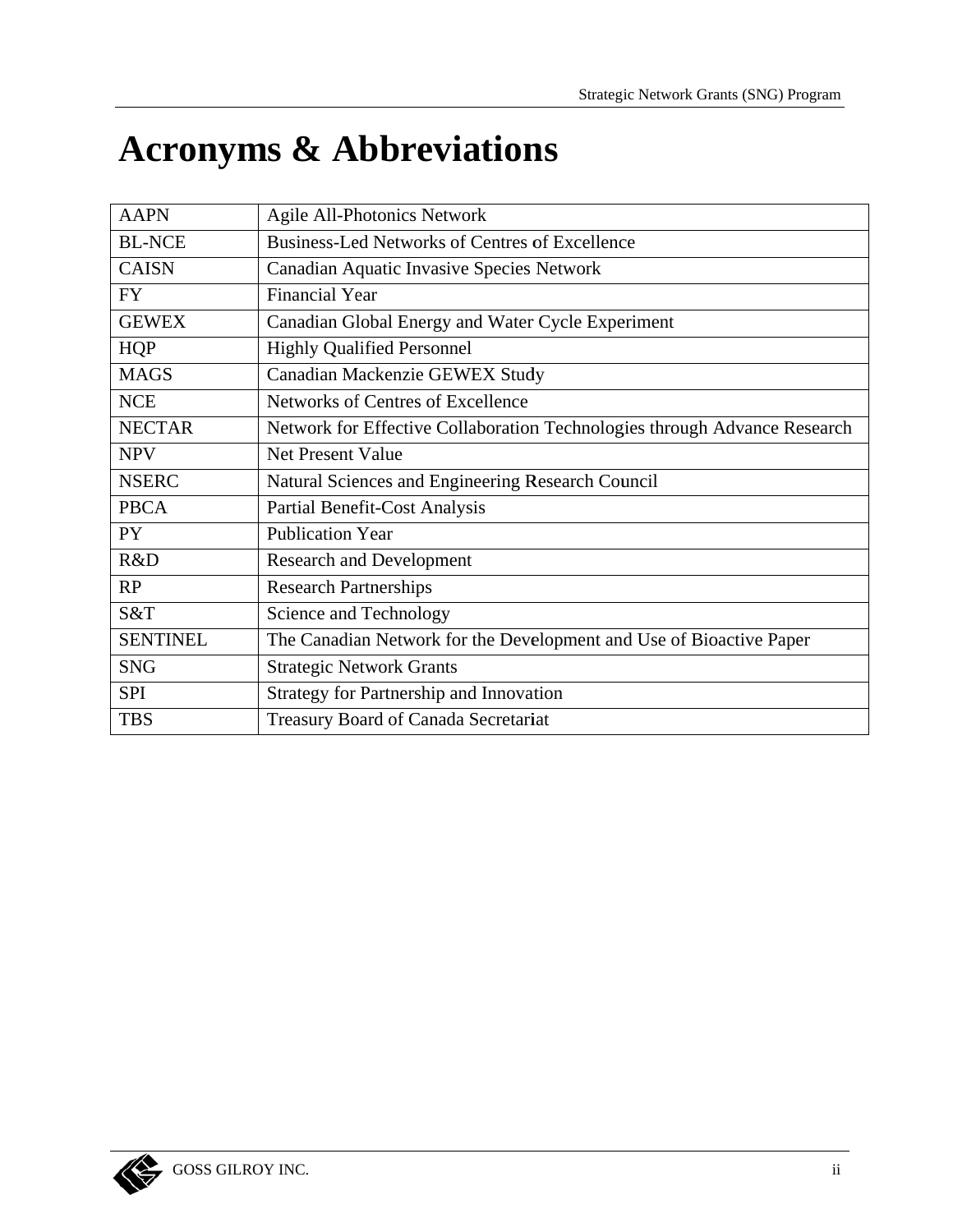# **Executive Summary**

# **Objectives, Scope and Methodology**

The SNG program, which was created in 1996, is situated within the Natural Sciences and Engineering Research Council's (NSERC) suite of research partnership programs. The program funds large-scale multi-disciplinary research projects in areas determined to be of national importance that requires a network approach and that involve collaboration between academic researchers and Canadian-based industry or government partners. The research networks funded by this program are intended to enhance Canada's economy, society, and/or environment within the next ten years. At least one Canadian partner (government or industry) must be involved at all stages within each SNG network.

Grants are awarded through annual competitions for a duration of up to five years for a maximum of up to \$5 million. On average, annual SNG program grant expenditures were valued at \$17.2 million between 2001-02 and 2009-10. During the time period under study  $(2008-09)$  to  $2012-13$ <sup>1</sup>, 38 networks were funded by the program.

This evaluation was undertaken to inform program management and delivery personnel, as well as to comply with Treasury Board *Policy on Evaluation* (2009) and *Financial Administration Act* regarding evaluation coverage. The evaluation adhered to the Policy on Evaluation and its associated Directive and Standards relating to the core evaluation issues of relevance and performance.

Seven methods were employed for the evaluation of the SNG program by a hybrid evaluation team composed of the NSERC Evaluation Division and an external consultant: document review; program file review; administrative data analysis; webbased surveys with SNG (and comparator networks) researchers, partner organizations and highly qualified personnel (HQP); case studies of four SNG funded networks, a partial cost-benefit analysis, and a bibliometric study.

This report is a summary of the SNG Program Evaluation Technical Report, which was submitted under separate cover and includes a more fulsome presentation of evidence and data.

<sup>&</sup>lt;sup>1</sup> While the period under evaluation covered the years 2008/9 to 2012/13, some networks whose funding ended as early as 2005 were included in the study in an effort to explore longer-term impacts of the program.

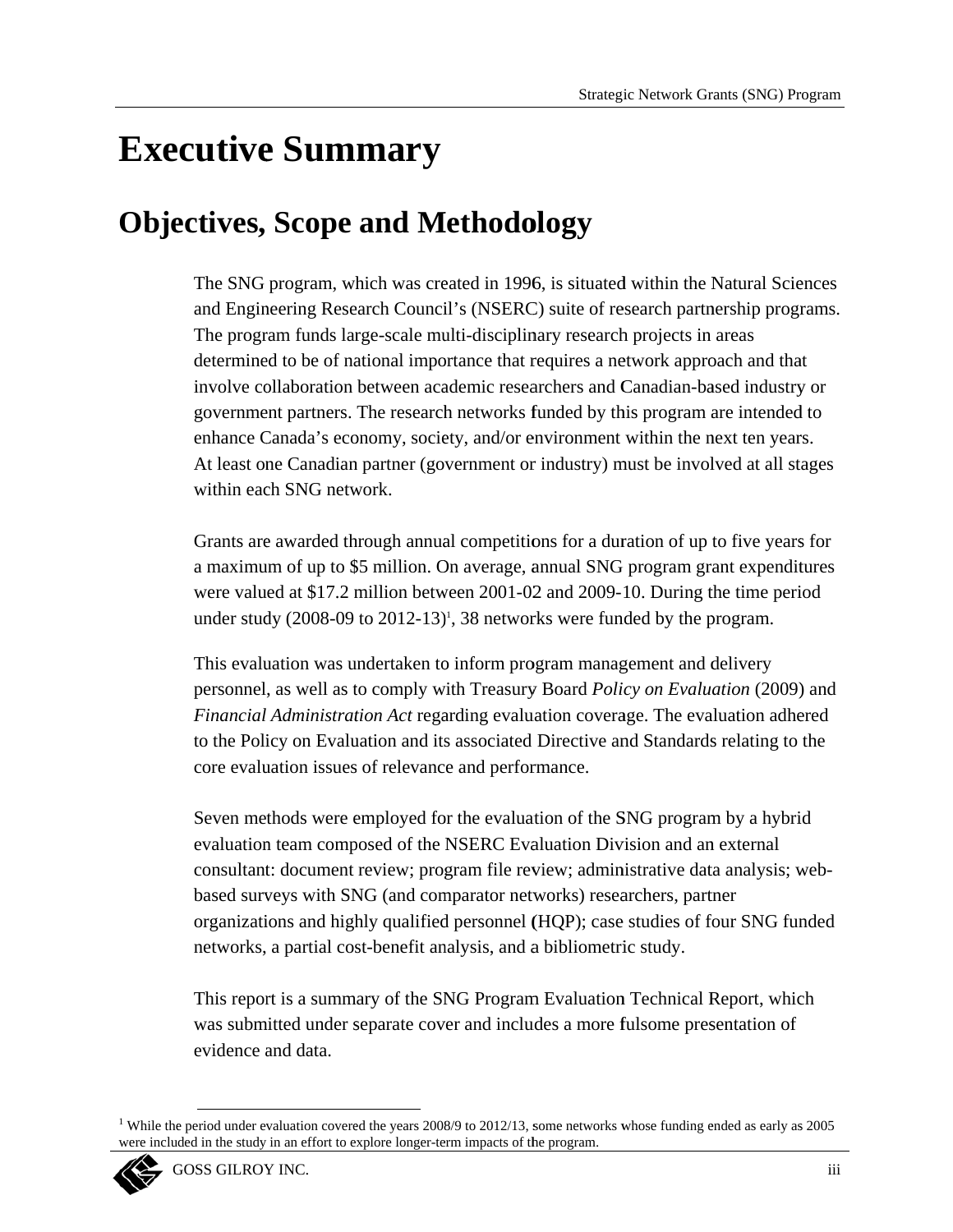# **Key Findings**

## **Relevance**

The evaluation confirms the continued need for the SNG program. Demand for the program has remained strong with a stable number of applications for funding over the study period. According to the literature, there are many advantages to the research network approach, which has been found to foster synergies and unique solutions to complex research problems that could not be achieved by individual researchers working in isolation. There was no evidence of problematic duplication with other funding programs; the SNG program occupies a specific niche in the NSERC suite of funding programs distinguished by its focus on medium to longer-term research initiatives for complex programs in areas of national importance that require collaborative efforts among researchers and partners. The research networks and projects funded by the networks are unlikely to have occurred in the absence of the SNG program.

The SNG program was found to be consistent with government priorities that highlight the ongoing federal commitment to  $R\&D$  and innovation as key drivers of prosperity. The 2014 ST&I Strategy signals the continued federal role and priority for these investments, and underscores the SNG program's specific role in supporting the government's ST&I core principles as well as its research priorities. The program also aligns well with the strategic outcomes of NSERC and its Strategy for Partnerships and Innovation.

## **Effectiveness**

The evaluation evidence indicates that the SNG program through the achievements of its funded networks is achieving or making progress toward achieving intended outcomes.

**Research, development and innovation.** The entities established by the SNG have created networked approaches to research and development through the engagement of many researchers and partners from various sectors. The SNG networks that were examined in the evaluation were seen to meet or exceed their research goals. The network approach facilitated, among other benefits, significant contributions of in-kind resources from partners that aided research. SNG researchers' annual scientific output

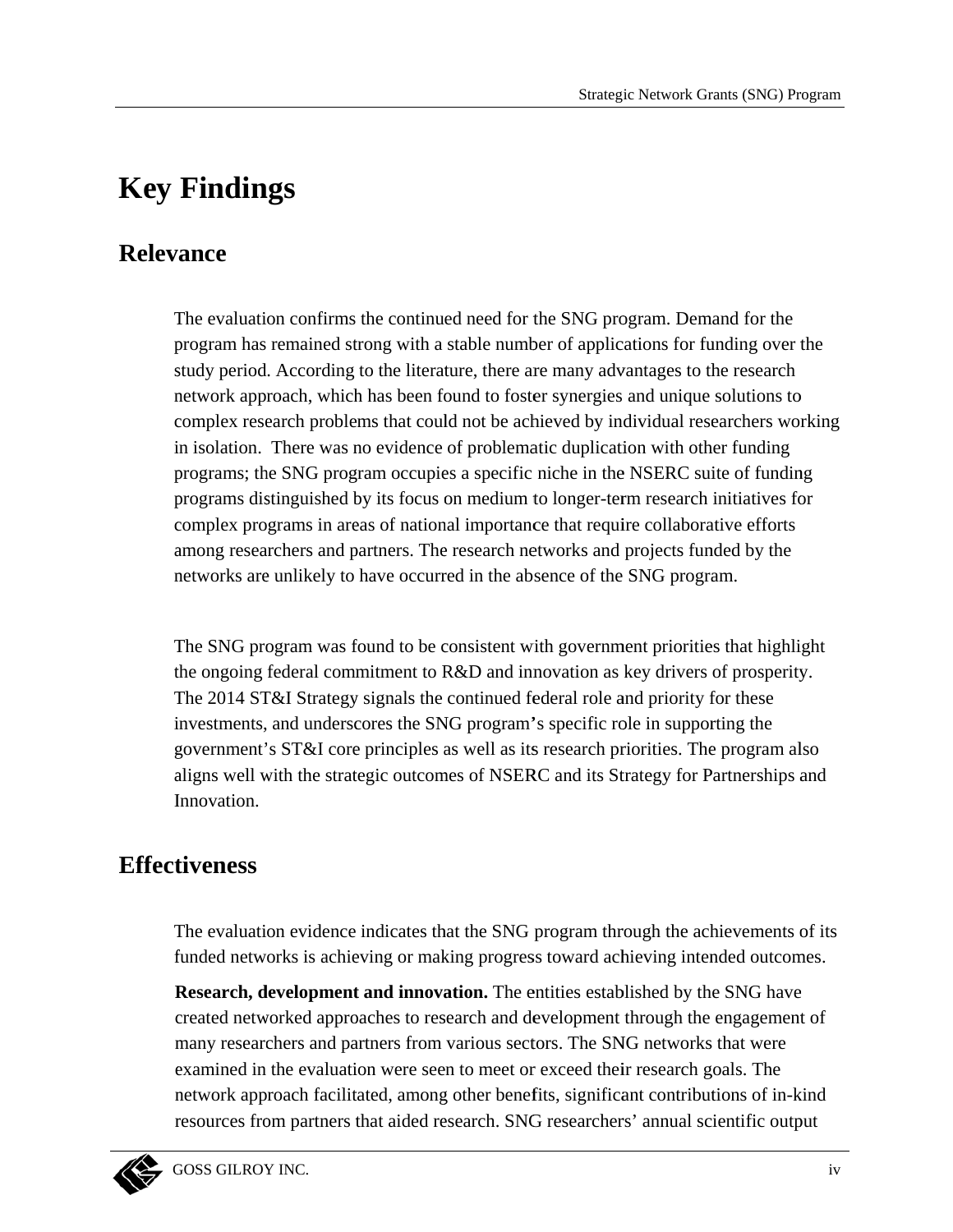increased significantly from an average of 2.39 papers per year before they had received support from the program to 3.72 during the period in which they were supported by the SNG program. The increase in SNG researchers' output was comparable to researchers that received other types of NSERC research funding. However, the study also indicates citations increased for SNG researchers after program support ended. Research excellence was confirmed by external awards and distinctions won by SNG scientists. Many networks significantly increased the visibility and reputation of Canadian researchers both in Canada and internationally. A strong majority of SNG partners and researchers indicate network research projects are leading to the creation or extension of knowledge.

Multidisciplinary, multisectoral and international collaborations. SNG networks were very successful in facilitating multidisciplinary collaborations in various areas of expertise and research strength within the natural sciences and engineering domain. On average, SNG network-funded research projects involved collaborations with six organizations, drawn from a wide variety of organizations and sectors, including universities, the private sector, government and not-for-profit organizations; collaboration between SNG researchers and government partners was particularly high as compared to other network funding programs such as the NCE or BL-NCE. According to surveyed researchers, their research collaborations often involved a mix of new and existing partners and were generally viewed as successful. According to many partners, their involvement in the network seeded continued interest in academicindustry partnerships. International collaborations are taking place; in some cases SNG networks are leading international research collaborations while in other cases the network participants are expanding current or creating new international collaborations.

**Meeting partner needs.** SNG guidelines are in place to foster partner engagement, such as mandatory involvement of partners on management boards and Science Advisory Committees. There was also evidence of network-created supplementary engagement activities. Universities lead most phases of SNG network research projects; private sector and government partners play a more prominent role during the mobilization stage (use/application of knowledge and/or technology). Networks are equally seen to be meeting business needs as public and non-profit needs.

**Impacts on HQP.** The SNG program has a positive impact on the training of HQP. Virtually all SNG-funded projects within the networks involve HQP, and the networks have put in place varied engagement, research funding and training and development opportunities to enhance HQP research and professional skills. Key distinguishing features of network HQP training include opportunities to interact with university

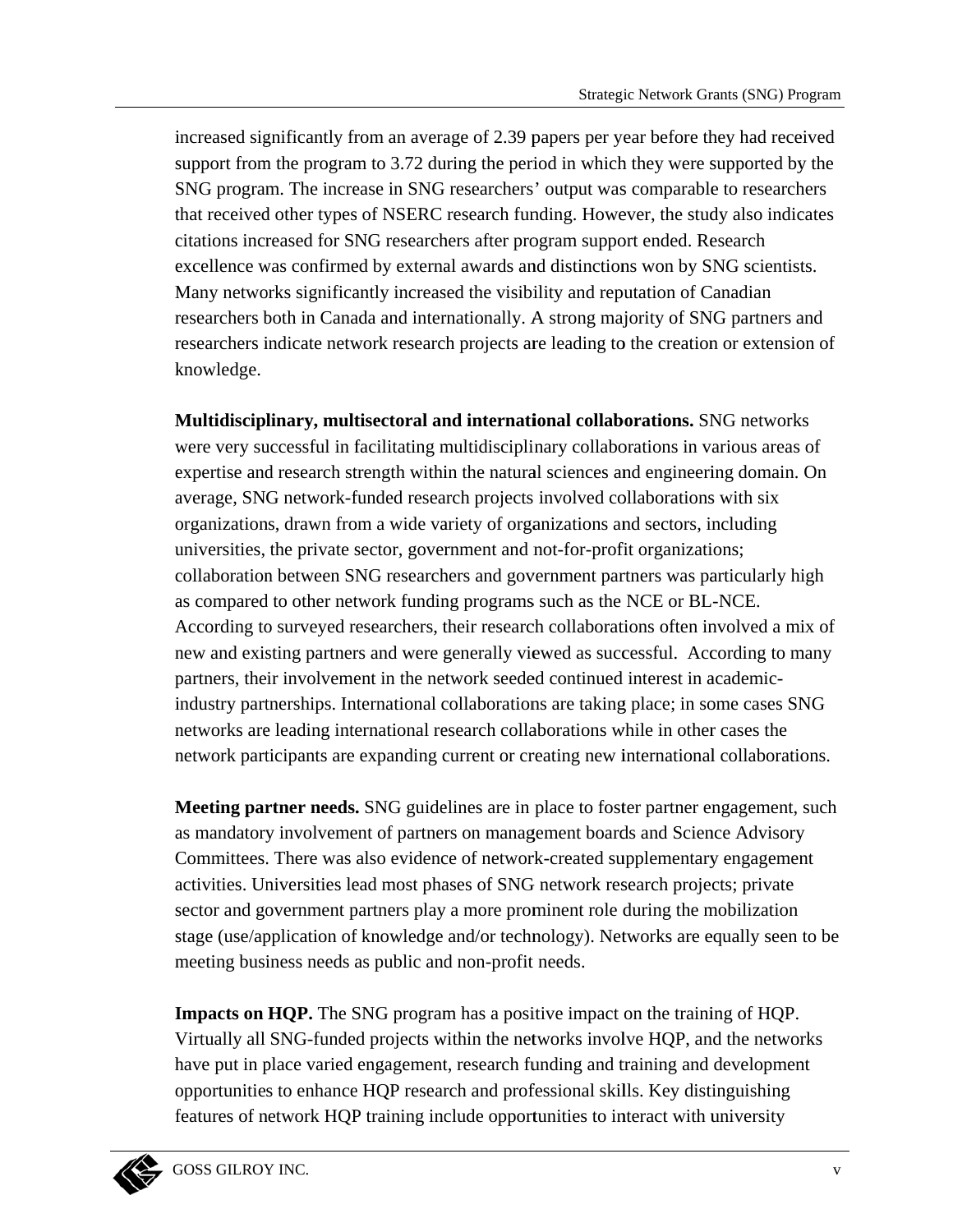researchers and other HQP, to enhance job readiness, to participate in exchanges/internships, to conduct multidisciplinary and multisectoral research and to conduct research relevant to the private sector. Researchers and HQP approve of the quality of research and training opportunities. Of HQP who were employed at the time of the survey, a significant proportion is employed by industry. Case studies indicate that the employment outcomes for network HQP were very positive and network partners often hired network-trained HQP.

Knowledge and/or technology mobilization by partner organizations. The SNG networks demonstrate broad dissemination of network research through traditional media (publications, conferences) and researchers and partners agree that the networks accelerate the exchange of these results. KT activities are actively pursued (though some opportunities for improvement in this area were noted by some) and there is evidence of a significant amount of commercialization activity, including the execution of nondisclosure or confidentiality agreements and patent applications. SNG researchers who are mobilizing their research results are working primarily with universities, and secondarily with the private sector and the Canadian government; SNG researchers are much more likely than all other comparator networks to indicate they are mobilizing results with public sector partners. Some challenges relating to the engagement or receptivity of receptor communities were uncovered and surveyed partners recommended improvements related to engagement of partners and a stronger link between the research and partner needs/goals.

Impacts on partner organizations and the user sector. Increasing the knowledge base of network organizations is the most common impact of network research according to SNG partners and researchers; SNG partners and researchers also cite impacts on the R&D of network organizations and on products and/or services of network organizations. Numerous tangible results for partner organizations and the user sector were identified, including the creation of prototypes/pilots, new processes/products/services, improved processes/products/services, knowledge applied toward policy/regulations and new spin-off companies.

Long-term economic, social, health and environmental benefits to Canada. The contributions of SNG networks to long-term benefits is challenging to measure. However, there is evidence of SNG network-funded research that has led to a variety of impacts such as regulatory changes to reduce environmental and economic impact and improved environmental forecasting, monitoring and management. As well, within the benefit-cost analysis, evidence of research that has led to or will likely lead to quantifiable long-term economic and environmental benefits was identified.

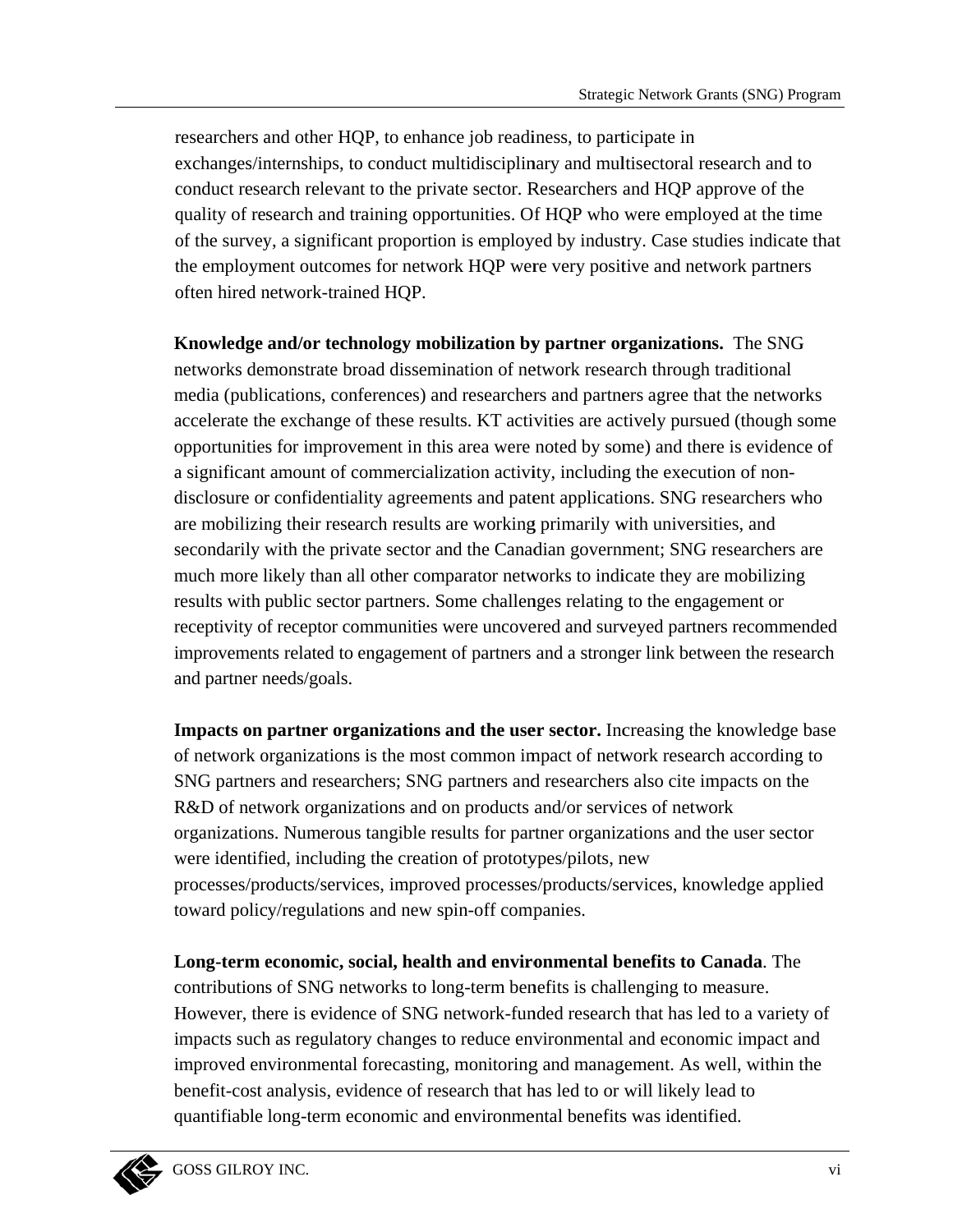## **Efficiency and Economy**

The SNG program is delivered efficiently, with a low and relatively stable administrative cost: total administrative costs of the program are estimated at an average of 5.1 cents per \$1 of grants awarded over the study period; there was a notable decline in the operating ratio from 6.3 cents in 2008-09 to 4.7 cents in 2012-13.

Program stakeholders are generally pleased with the delivery of the SNG program and perceive many of the elements of the program to be well-executed; satisfaction with governance guidelines was markedly higher for SNG participants than for all other comparator research networks. SNG researchers and partners were also more likely than their comparator network counterparts to be satisfied with financial administration guidelines. While management of IP was cited as an issue by some, NSERC introduced an IP policy (2009) which provides guidance to networks on this issue. SNG researchers and partners across various lines of evidence cite strong leadership as a key factor in facilitating network success; some issues were raised in regards to finding researchers/network managers with appropriate management skills.

# **Recommendations**

- 1. The SNG program is relevant and is achieving its key intended immediate and intermediate outcomes, as well as demonstrating progress towards meeting its long term outcomes. It should therefore be considered for continued support at the **federal level to continue to foster research and innovation.** The SNG program is addressing a continued need using a network approach that has been shown to have many advantages; the program also supports the federal government's R&D and innovation goals and is delivered in an efficient manner.
- 2. Best practices in the area of industry engagement and KT among SNG and other research networks, including tools and resources, should be shared broadly among the networks to embed and maximize translation of network research to meet partner needs. Consideration should be given to including KT resource allocation minimums or greater specificity in the KT approach in applications for funding. The experience of the case study networks suggested that where challenges were encountered, these often occurred in the mobilization of research results and the engagement or receptivity of receptor communities. Surveyed partners also recommended improvements related to greater breadth and more meaningful engagement of industry. Several networks have developed resources or had successful experiences in mobilization which could be beneficial to share and adopted by other networks.

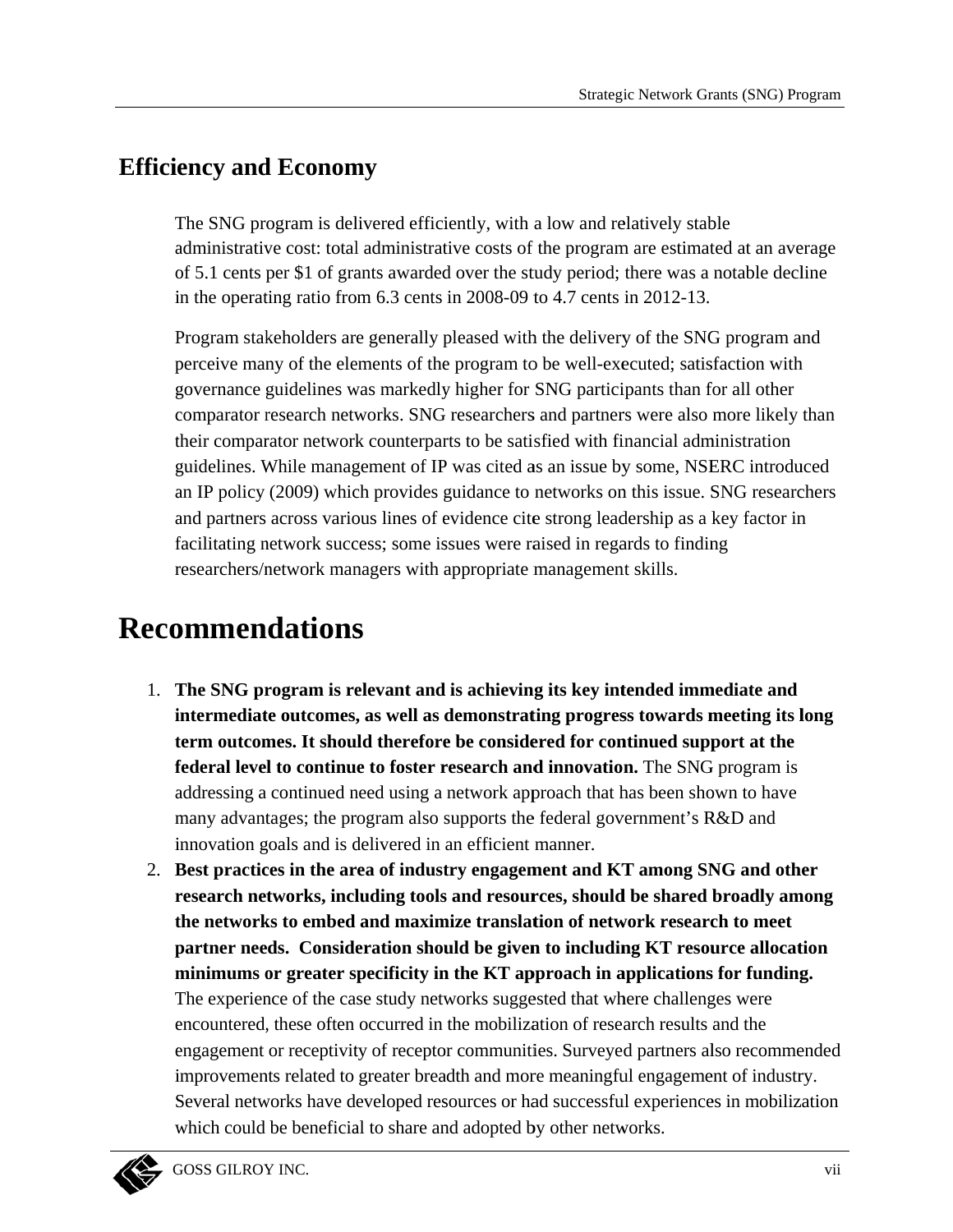- 3. The program should examine ways to improve capture and reporting of performance metrics at the program level that would indicate the outputs and outcomes of networks based on common indicators of research outcomes (e.g., publications, mobilization of research, commercialization). While a common network reporting template was introduced in 2005, the ability to report on results at the program level remains limited.
- 4. The program may wish to explore how to provide increased guidance and identification of best practices to improve network leadership and to ensure that the requisite administrative and oversight skills of the network management team are in place to create a well-functioning and cohesive network. Across the various lines of evidence, strong leadership was identified as a key factor in facilitating network success. This important, yet demanding function was identified as a challenge for some networks that impacted their success. Increased support of leadership skills development or best practices in management recruitment could contribute to improved network functionality and success.

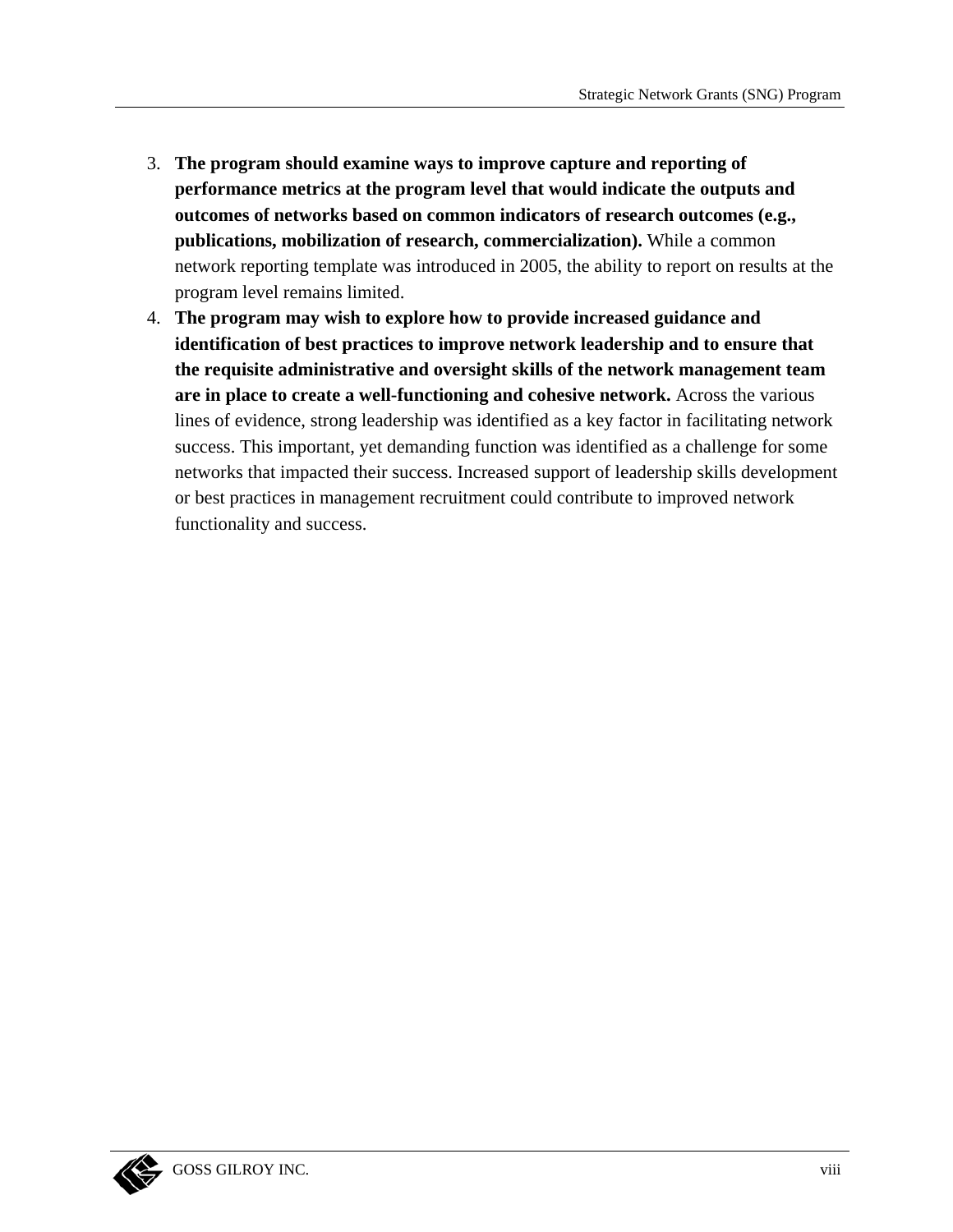# 1.0 Introduction

The purpose of this document is to present the findings from the summative evaluation of the Strategic Network Grants (SNG) program. The evaluation contributes to meeting the coverage requirements of Treasury Board's Policy on Evaluation (2009) and the requirements of the Financial Administration Act.

### **Program Description**  $1.1$

The SNG program, which was created in 1996, is situated within the Natural Sciences and Engineering Research Council's (NSERC) suite of research partnership programs. The program funds large-scale multi-disciplinary research projects in areas determined, through consultation between NSERC and partners/industry, to be of national importance and that require a network approach involving collaboration between academic researchers and Canadian-based organizations. The research networks funded by this program are intended to enhance Canada's economy, society, and/or environment within the next ten years. Currently, the program is accepting applications in four target areas: Environmental Science and Technologies; Information and Communications Technologies; Manufacturing; and Natural Resources and Energy.

The expected results of the SNG program are to create knowledge/technology to strengthen Canada's industrial base, generate wealth, create employment and/or influence Canadian public policy; increase the number of HQP in the areas targeted; foster the increased participation of Canadian-based companies and/or government organizations in academic research; and result in the transfer of knowledge/technology and expertise to Canadian-based companies or to government organizations<sup>2</sup>.

Grants are awarded through annual competitions for a duration of five years for a maximum of \$5 million. On average, annual SNG program grant expenditures were valued at  $$17.2$  million between 2001-02 and 2009-10. During the time period under study  $(2008-09)$  to  $2012-13$ , 38 networks were funded by the program.

Strategic Network Grants Program. Online: http://www.nserc-crsng.gc.ca/Professors-Professeurs/RPP-PP/SNG-SRS\_eng.asp.

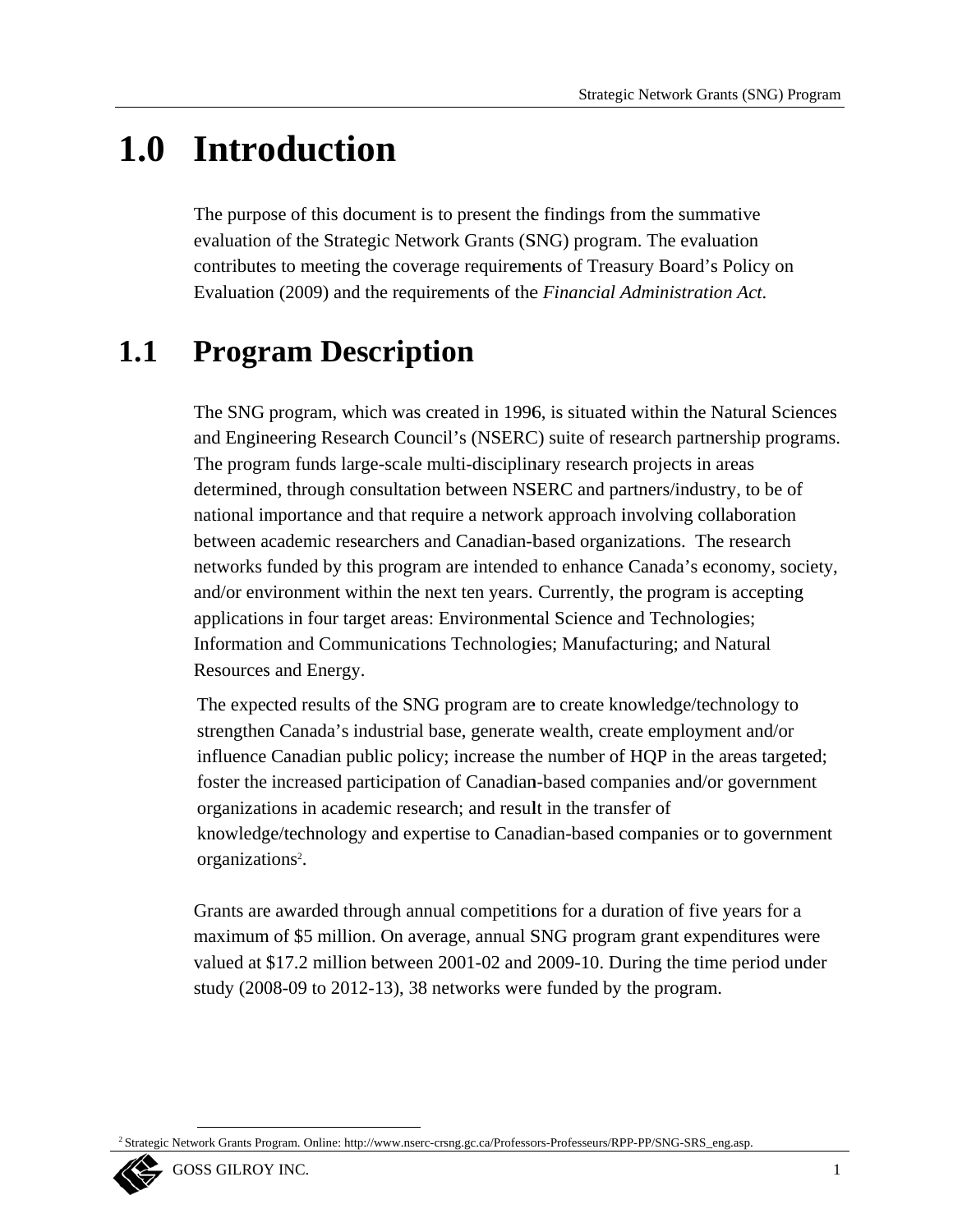| <b>Network Name</b>                                                                                                        | <b>Funding</b><br><b>Period</b> |
|----------------------------------------------------------------------------------------------------------------------------|---------------------------------|
| Canadian aquatic invasive species research network                                                                         | 2005-2011                       |
| Canadian Bovine Mastitis Research Network                                                                                  | 2005-2011                       |
| <b>Green Crop Network</b>                                                                                                  | 2005-2011                       |
| Canadian Network for the Development and Use of Bioactive Paper (SENTINEL)                                                 | 2005-2010                       |
| Solar Buildings Research Network                                                                                           | 2005-2010                       |
| The Canadian Barcode of Life Network (BOL.ca)                                                                              | 2004-2010                       |
| ForValueNet - NSERC Strategic Network on Forest Management for Value-Added Products                                        | 2007-2012                       |
| <b>NSERC Canadian Healthy Oceans Network (CHONe)</b>                                                                       | 2007-2013                       |
| <b>NSERC EmbryoGene Network</b>                                                                                            | 2007-2013                       |
| <b>NSERC Magnesium Network (NSERC MagNet)</b>                                                                              | 2007-2012                       |
| <b>NSERC Solid Oxide Fuel Cells Research Network</b>                                                                       | 2007-2013                       |
| NSERC Internetworked Systems Security Network (ISSNet)                                                                     | 2007-2012                       |
| <b>NSERC Wind Energy Strategic Network (WESNet)</b>                                                                        | 2007-2013                       |
| 20/20 NSERC Network for the development of advanced ophthalmic materials                                                   | 2008-2014                       |
| BiopSys: NSERC Strategic Network for Bioplasmonic Systems                                                                  | 2008-2013                       |
| Healthcare Support through Information Technology Enhancements (hSITE)                                                     | 2008-2014                       |
| <b>NSERC Canadian Pollination Initiative (CANPOLIN)</b>                                                                    | 2008-2014                       |
| <b>NSERC Canadian Seismic Research Network (CSRN)</b>                                                                      | 2008-2014                       |
| NSERC Hydrogen Canada (H2CAN) Strategic Research Network                                                                   | 2008-2013                       |
| RES'EAU-WaterNet                                                                                                           | 2008-2014                       |
| The NSERC Canadian integrated multi-trophic aquaculture network (CIMTAN) for the development of<br>responsible aquaculture | 2008-2013                       |
| <b>NSERC Bioconversion Network</b>                                                                                         | 2009-2014                       |
| NSERC Canadian Capture Fisheries Research Network                                                                          | 2009-2014                       |
| NSERC Canadian network for research and innovation in machining technology (NSERC-CANRIMT)                                 | 2009-2014                       |
| NSERC Digital Surface Software Application Network (SurfNet)                                                               | 2009-2014                       |
| <b>NSERC Green Fibre Network</b>                                                                                           | 2009-2014                       |
| <b>NSERC</b> Photovoltaic innovation network                                                                               | 2009-2014                       |
| NSERC Strategic Network Grant on Value Chain Optimization                                                                  | 2009-2014                       |
| NSERC Strategic Network for the production of single-type glycoform monoclonal antibodies (Mabnet)                         | 2009-2014                       |
| NSERC Strategic Network on Innovative wood products and building systems                                                   | 2009-2014                       |
| NSERC biomaterials and chemicals strategic research network                                                                | 2009-2014                       |
| NSERC network for innovative plastics materials and manufacturing processes (NIPMMP)                                       | 2009-2014                       |
| NSERC's HydroNet: A national research network to promote sustainable hydropower and healthy aquatic<br>ecosystems.         | 2009-2014                       |
| <b>NSERC/Business Intelligence Network</b>                                                                                 | 2009-2014                       |

## **Exhibit 1.1: Strategic Networks Funded During the Study Period**

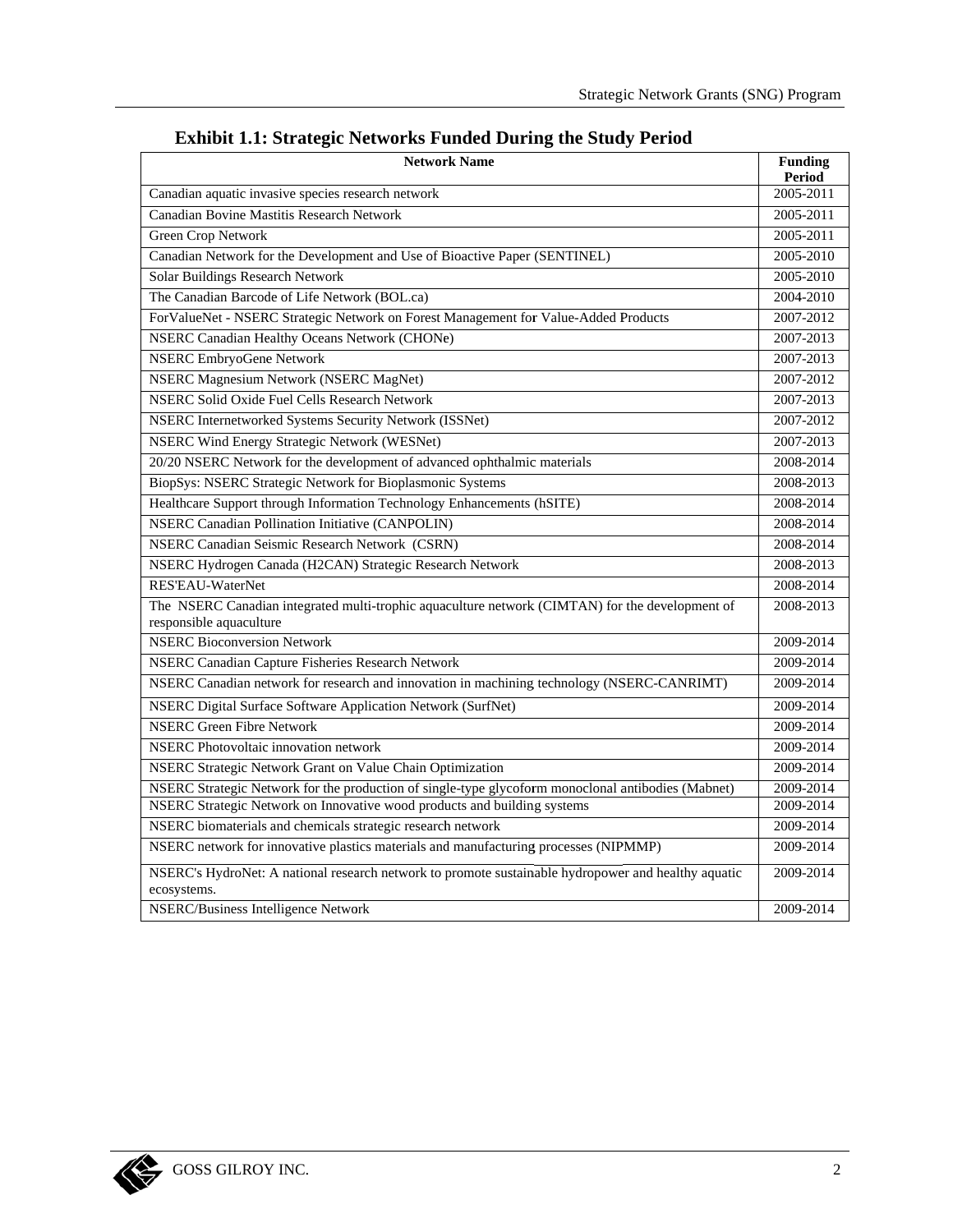### $1.2$ **Objectives and Scope of the Evaluation**

This evaluation was undertaken to inform program management and delivery personnel, as well as to comply with Treasury Board *Policy on Evaluation* (2009) and *Financial Administration Act* regarding evaluation coverage. The period under evaluation covered the years 2008-09 to 2012-13, however some networks whose funding ended as early as 2005 were included in some lines of evidence in an effort to explore longer-term impacts of the program (e.g., GEWEX, Phase 2, included in case studies).

The evaluation adhered to the *Policy on Evaluation* and its associated Directive and Standards relating to the core evaluation issues:

- $\bullet$ **Relevance:** The extent to which the Program addresses a continued need, is aligned with federal government priorities and departmental strategic outcomes, and is aligned with federal roles and responsibilities; and
- Performance: The extent to which the Program has achieved its expected outcomes, and demonstrates efficiency and economy.

Five evaluation questions covering Treasury Board's five core issues under the *Policy* were defined for the SNG evaluation. The evaluation questions are presented in Exhibit 1.2.

## **Exhibit 1.2: Evaluation Questions**

- 1. To what extent is there a continued need for the SNG program to fund a network approach to research, development and innovation?
- 2. To what extent has the SNG program enhanced research, development and innovation in the areas of funded networks?
- 3. What impact has the SNG program had on the attraction, training, retention and employment of highly qualified personnel (HQP)?
- 4. To what extent has the SNG program resulted in long-term economic, social, health and environmental benefits to Canada?
- 5. To what extent are efficient and effective means being used to deliver the program?

### 1.3 **Lines of Evidence**

A total of seven lines of evidence completed between 2011 and 2014 were examined for this evaluation of the SNG program. Evidence was gathered by a hybrid evaluation team composed of the NSERC Evaluation Division and external consultants and

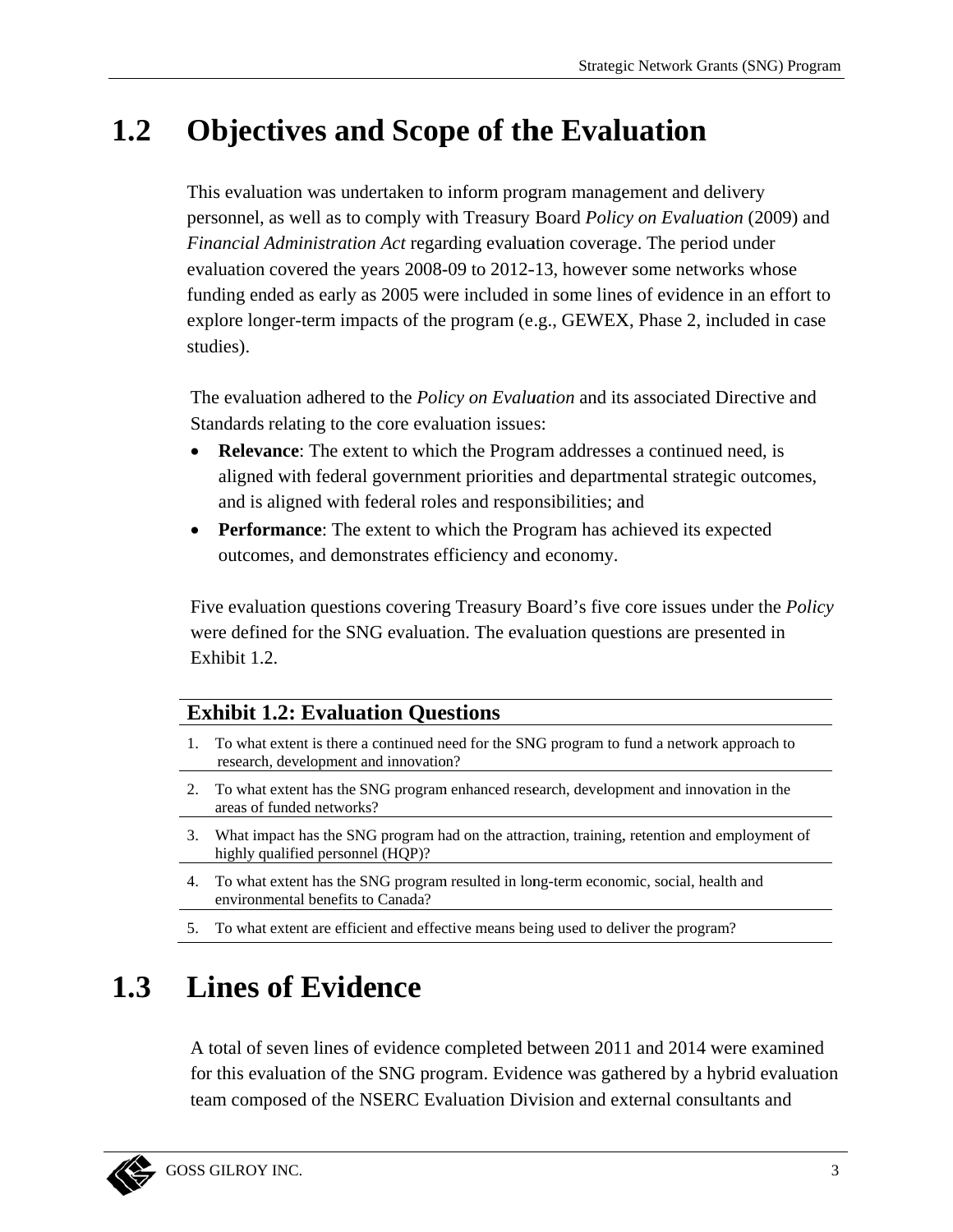included:

- **Document Review.** A review of internal program documents, publically materials, and literature (completed in 2014);
- **SNG Program File Review:** A review of the final reports of 11 networks funded between  $2001 - 2011$  (2011);
- Administrative Data Review: Analysis of financial and other program data.  $\bullet$  $(2014);$
- Web-based Surveys: Surveys were conducted with SNG researchers, partner  $\bullet$ organizations and highly qualified personnel (HQP) as well as with their counterparts in comparator networks funded by the tri-agencies<sup>3</sup> and by the SSHRC<sup>4</sup> (2014);
- Case Studies: Four case studies with SNG networks with high-impact potential were conducted of: the Canadian Network for the Development and Use of Bioactive Paper – SENTINEL; Canadian Aquatic Invasive Species Network – CAISN; Agile All-Photonics Network – AAPN; and Canadian Global Energy and Water Cycle Experiment – GEWEX (Phase 2). The case study methodology included document and administrative data review, key informant interviews with network management, researchers, and HQP as well as with representatives from partner organizations. (2011);
- Partial Cost-benefit Analysis: A Partial Benefit-Cost Analysis (PBCA) intended to provide evidence on the socio-economic impacts of two networks<sup>5</sup> (2011); and
- Bibliometric Study: A bibliometric database was created that retrieved all scientific publications authored by 17,456 NSERC-funded researchers during the study period to examine scientific output for the suite of NSERC research funding programs  $(2014)$ .

The evaluation of the SNG program is based on a multiple lines of evidence approach that included internal and external perspectives, gathered using a mix of quantitative and qualitative methodologies. The focus of the evaluation was on immediate and intermediate outcomes, as it is difficult to measure these outcomes aggregated at a program level and to monetize through a PCBA. It should be noted that the lines of evidence for the study were implemented over a three year period (2011-2014) and thus cover slightly different time periods and different study issues. There was a limited number of survey responses collected from HQP using a 'snowball approach'

<sup>&</sup>lt;sup>3</sup> Comparators programs included the Networks of Centres of Excellence and Business-led Networks of Centres of Excellence funded by NSERC, the Social Sciences and Humanities Research Council (SSHRC) and the Canadian Institutes of Health Research. Comparisons across the network programs are presented in more detail in the SNG evaluation technical report. <sup>4</sup> SSHRC comparator programs included the Major Collaborative Research Initiative (MCRI) and the Community University Research Alliance (CURA) programs.

<sup>&</sup>lt;sup>5</sup> Although limitations to this analysis impacted the extent to which PCBA conclusions could be drawn, numerous findings were uncovered that were applicable to performance evaluation.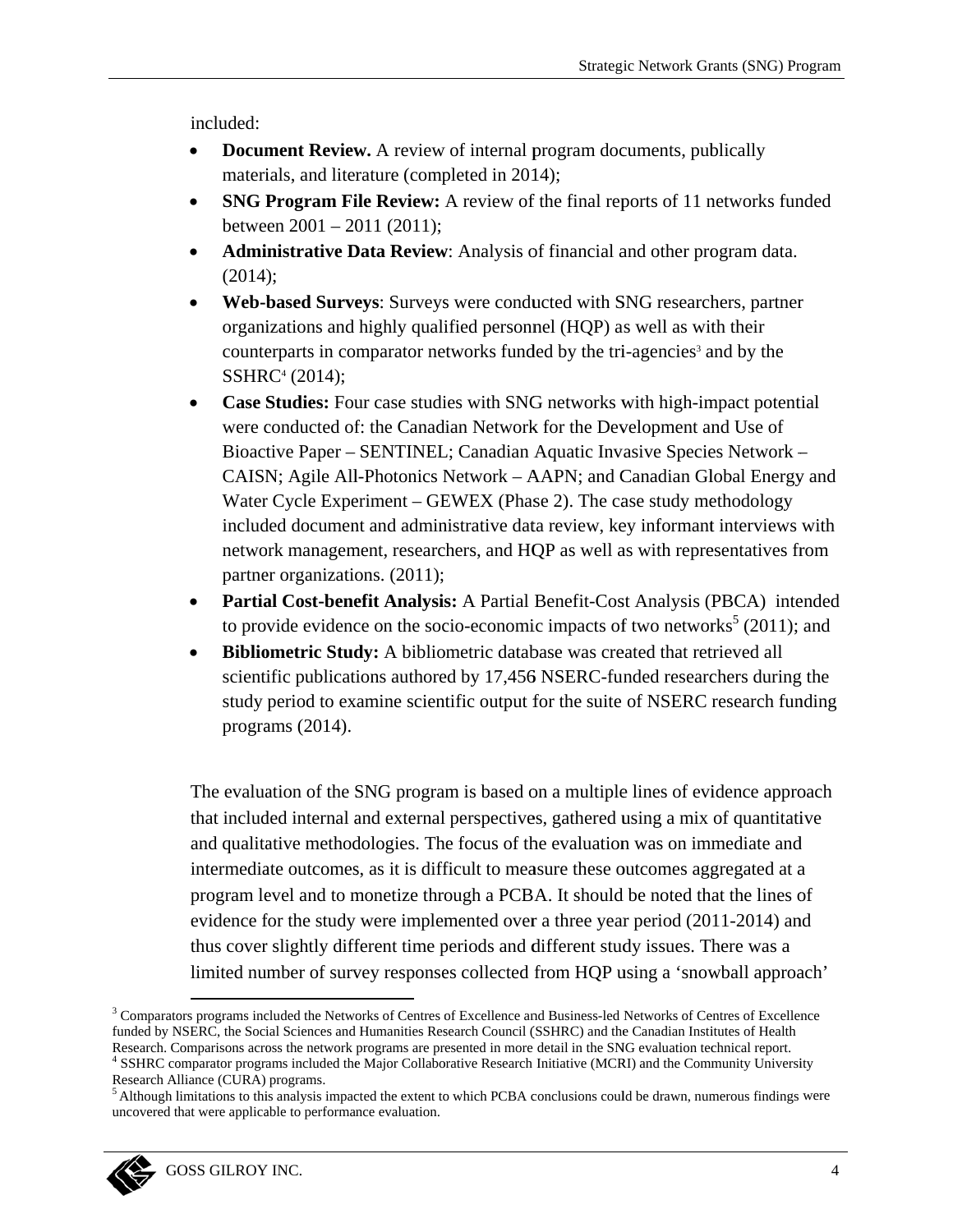through contacts with researchers and, therefore, the representativeness of the survey responses could not be assessed. Finally, there were some inconsistencies across the networks in recording some performance measures and limited performance measures of research outcomes available at the program level.

### $2.0$ **Key Findings**

#### $2.1$ **Relevance**

#### $2.1.1$ **Continued Need**

Key Finding: All lines of evidence support the continued need for the SNG program and its niche in funding mid-size research networks to foster innovation which, in turn, drives competitiveness and quality of life. The SNG research network approach is consistent with literature on the efficacy of research collaborations. The SNG network structure generated numerous advantages for network teams, including economies of scale and resource leveraging/sharing which allowed networks to address more complex research than could be done through individual grants. Interest in the program is healthy and has been stable during the period under study.

### **The R&D and Innovation Environment**

Innovation has been recognized by the federal government as being critical to productivity growth which, in turn, drives the long-term competitiveness of businesses and the quality of life of Canadians<sup>6</sup> and R&D "is increasingly recognized worldwide as a critical contributor to citizens' social and economic well-being"<sup>7</sup>. However, Canada's R&D record is mixed. While investments in higher education R&D compare favourably to other countries and have increased since the early 2000s, commercial outcomes such as patents and licensing have not risen in tandem, suggesting that the productivity of technology transfer may be weak and declining.<sup>8</sup>

NSERC's Research Partnerships (RP) programs fosters collaborations between

<sup>&</sup>lt;sup>8</sup> Council of Canadian Academies. The State of Industrial R&D in Canada. The Expert Panel on the State of Industrial R&D in Canada, 2013. OECD (Organisation for Economic Co-Operation and Development). OECD Economic Surveys: Canada. Paris, France: OECD, 2012.



 $6$  Government of Canada (2011). Innovation Canada: A Call to Action: Review of Federal Support to Research and Development - Expert Panel Report. Retrieved August 27, 2013 from: http://rd-review.ca/eic/site/033.nsf/vwapj/R-

D\_InnovationCanada\_Final-eng.pdf/\$FILE/R-D\_InnovationCanada\_Final-eng.pdf.

 $^7$  Association of Universities and Colleges of Canada (2008). Momentum: The 2008 Report on University Research and Knowledge Mobilization. Retrieved August 28, 2013 from: http://www.aucc.ca/wp-

content/uploads/2011/05/momentum\_2008.pdf.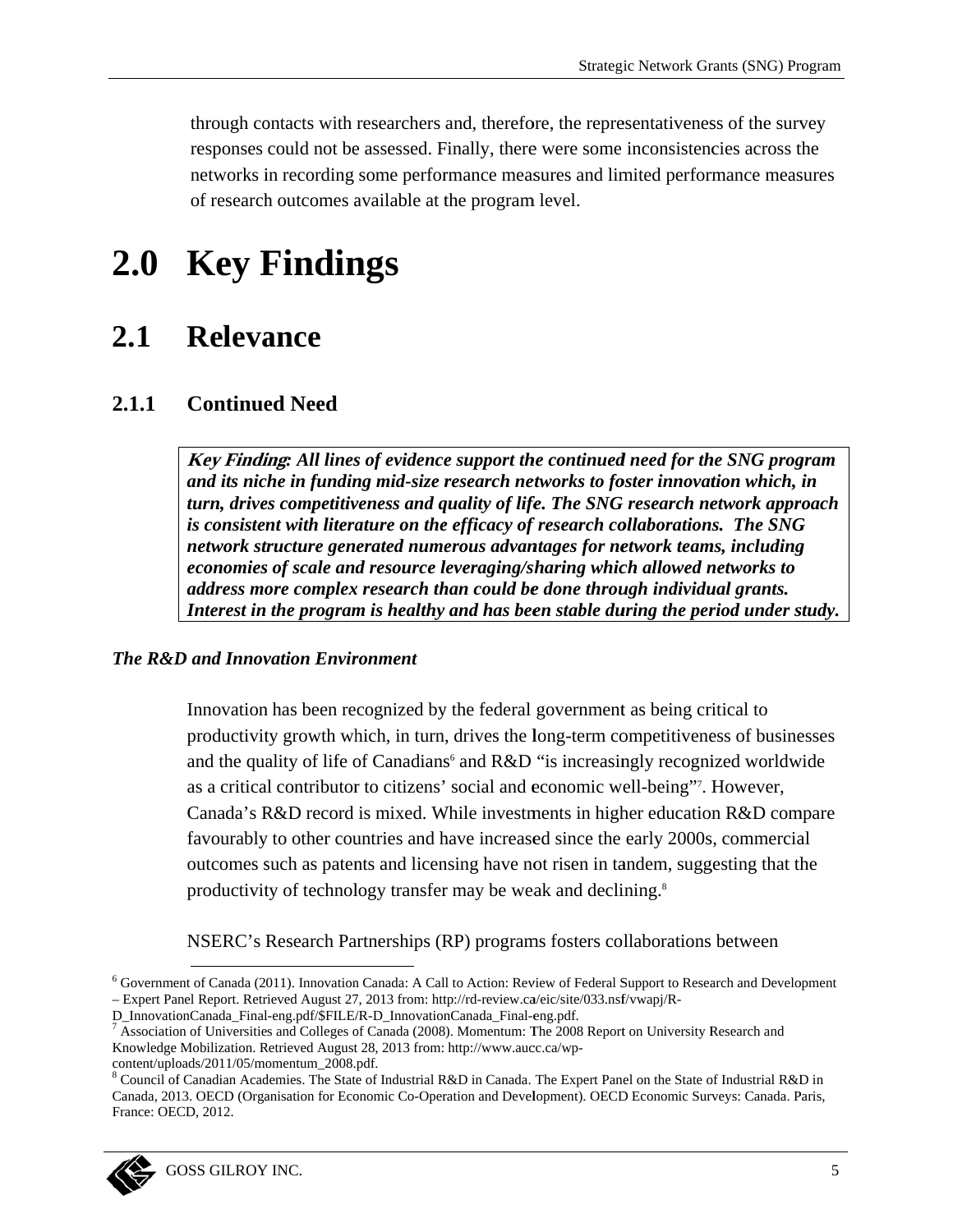university researchers, colleges and other sectors (including government and industry) in order to develop new knowledge and expertise, and transfer it to Canadian-based organizations. The SNG program is a key program with in the Strategic Partnership program category of RP. SNG research networks are intended to enhance Canada's economy, society, and/or environment within the next ten years by funding networks in specific targeted areas of strategic national importance.

### **Advantages of the Network Approach**

Documentary evidence collected to support evaluations of other research network funding programs suggests that the research network approach that is a distinguishing feature of the SNG program has many advantages. The 2011 Review of Federal Support to Research and Development, for example, notes that collaboration among businesses, governments and the higher education sector can contribute importantly to the conception and successful introduction of new products and processes. Strategic partnerships of this kind are noted to be useful for a number of reasons such as increased knowledge exchange, R&D risk-sharing, human resources skill-sharing, commercialization and improved access to new markets.<sup>9</sup> The literature on R&D and innovation commonly cites linkages between the business, government, non-profit and higher education sectors as a fruitful area of effective research collaboration and important drivers of social change.<sup>10</sup> A network approach to research is seen to allow for reduced financial risks for universities and businesses, greater research opportunities for university faculty and staff, better understanding of skills development by the private sector, and greater access to cutting edge research by bring the diversity of experience and perspectives necessary to address complex and multidimensional problems and maximize resources, reduce inter-institutional fragmentation, reduce duplication and increase overall engagement.<sup>11</sup>

The SNG program file review and case study evidence confirms that the network approach generated numerous advantages for network teams, including increased scientific collaboration and cross-fertilization of ideas and methods, and synthesis of findings to achieve scientific objectives. Overall, for academic scientists, as reported in the case studies, the network R&D programs were more strategic and multidisciplinary than would be the norm for discovery grant research; for industry

<sup>&</sup>lt;sup>9</sup> Government of Canada (2011). Innovation Canada: A Call to Action: Review of Federal Support to Research and Development - Expert Panel Report. Retrieved August 27, 2013 from: http://rd-review.ca/eic/site/033.nsf/vwapj/R-

D\_InnovationCanada\_Final-eng.pdf/\$FILE/R-D\_InnovationCanada\_Final-eng.pdf.

<sup>&</sup>lt;sup>10</sup> Nichols, N., Phipps, D.J., Provençal, J. & Hewitt, A. (2013). Knowledge Mobilization, Collaboration, and Social Innovation: Leveraging Investments in Higher Education. Canadian Journal of Nonprofit and Social Economy Research, 4(1), 25-42.  $^{\rm 11}$  Ibid.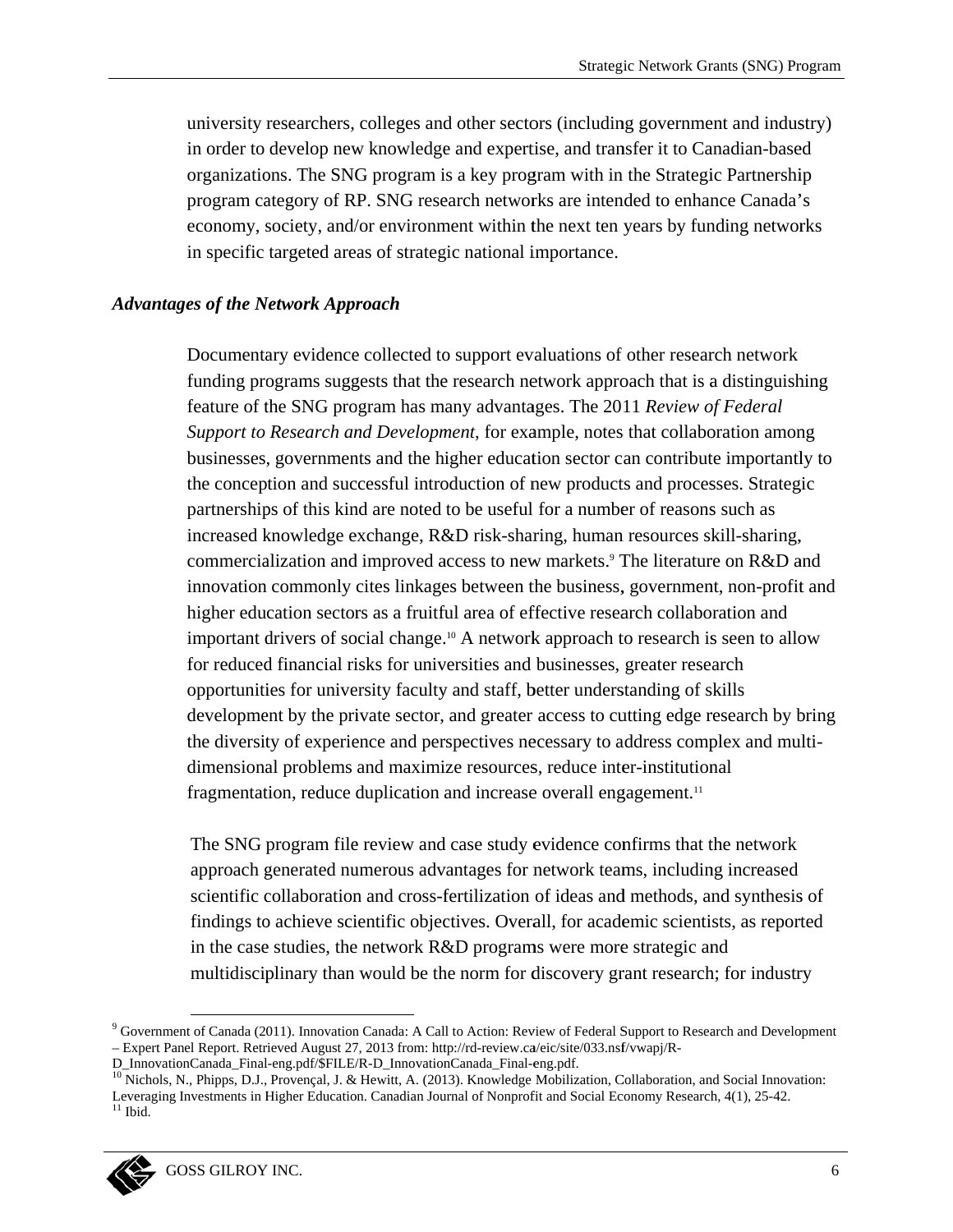and government partners, the R&D was longer-term.. SNG networks also provided the benefits of leveraged resources and economies of scale that were able to overcome restrictions often inherent in smaller, separate research projects, bringing diverse researchers and partners together in pursuit of common and strategic goals that had both scientific and practical relevance. Finally, SNG networks were seen to foster closely knit groups of scientists and graduate students fostering connections that are anticipated to support and enhance future collaborations, impacting positively on Canada's research landscape.

### **Interest in the Program**

Data suggests that there is sufficient interest in the SNG program within Canada's R&D community. Funding competition announcements have generated a significant number of Letters of Interest (LOIs): a total of 93 during the study period (2008-2013), not including another 13 LOI generated through special forestry, fisheries and manufacturing focused funding made available between 2008 and 2010.

### **Overlap/Duplication**

Key Finding: The SNG program is distinguished in terms of the focus on national priority areas in the natural sciences and engineering fields, and in that it permits complex problems to be addressed. The reports of researchers and case studies of SNG networks suggest that the research networks and projects funded by the networks are unlikely to have occurred in the absence of the SNG program.

In addition to the SNG program, the research funding landscape in Canada includes other programs that fund research networks. NSERC, along with SSHRC and CIHR (the tri-agencies) fund other programs that provide grants to multi-disciplinary and multisectoral research networks, and there are other examples of network or sectorfocused federal and provincial-level research programs (e.g., Fonds de recherche du Québec). The SNG program is different from these programs in that the program only provides funding for research networks in national priority areas within the natural sciences and engineering fields. The case studies of SNG networks indicate that the nature and complexity of the problems that are the focus of the program's networks are of a scale requiring a network approach to link diverse or widely-distributed areas of expertise, but appropriately addressed within the somewhat smaller resources and shorter timeframes of SNG (compared to tri-agency Networks of Centres of Excellence programs). SNG funding also provides support for strategic research efforts that require significant input from external partners to help set research directions and participate in the projects, and that enable partners to gain early access to research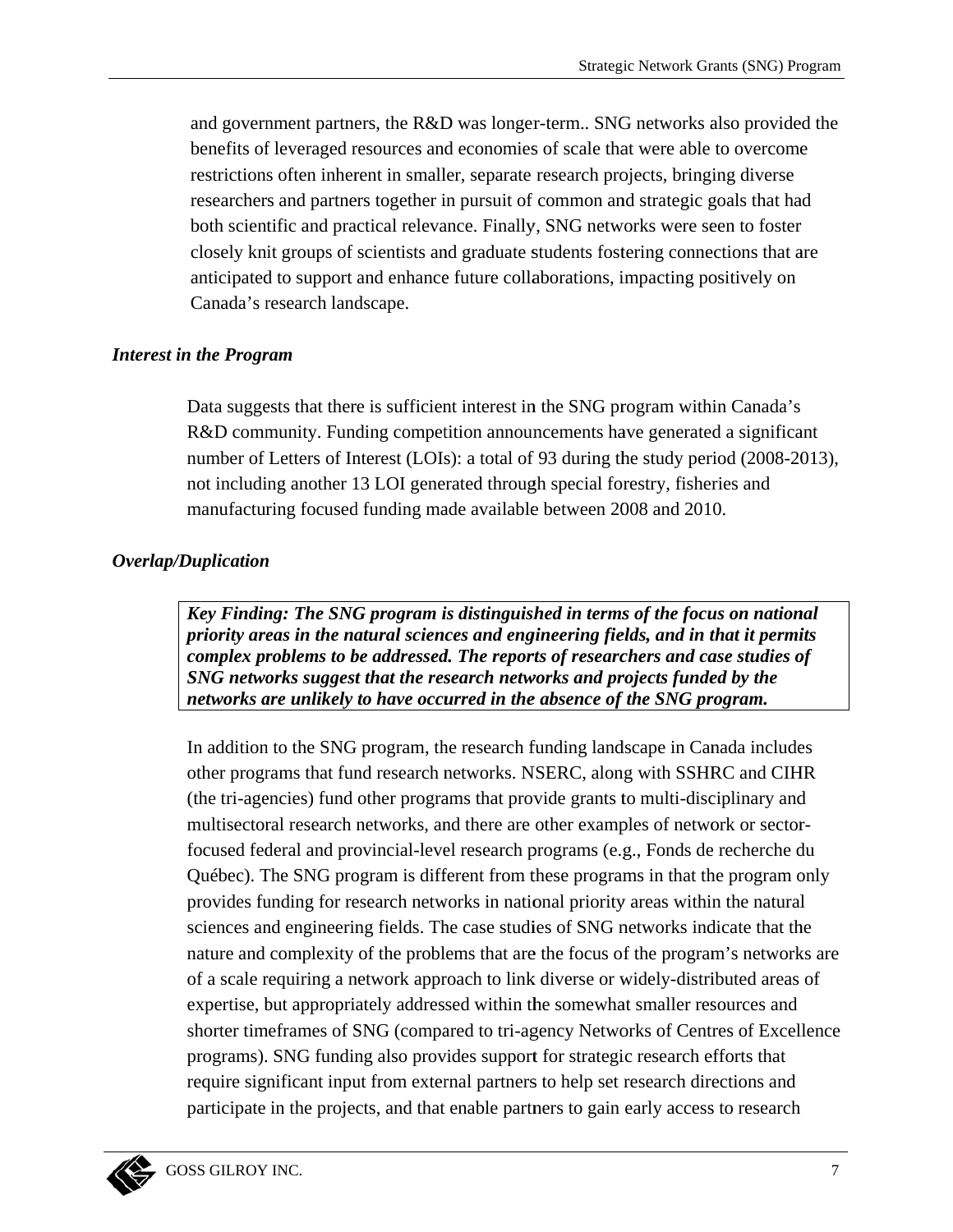findings, and benefit from hiring HQP trained in the networks.

Across the SNG networks included in the case studies, there was agreement amongst those involved that a similar network would not have formed and operated in Canada in the absence of SNG. At the level of network-funded projects, the vast majority of funded SNG researchers (92%) indicated that if funding had not been available for their project, it would have had a major negative impact on their project. Specifically, researchers (72%) most often indicated that the project would not have proceeded at all.

#### $2.1.2$ **Necessary Role for Federal Government**

Key Finding: Documentary evidence supports the importance of the federal role in funding research and development to foster innovation and economic growth. The relevance of government's role in providing SNG program funding is confirmed by the alignment of SNG expected results with federal ST&I investment priorities.

Canada's most recent and thorough examination of the federal role in research funding programs such as the SNG is the Review of Federal Support to Research and *Development* (2011). This report calls for the establishment of a "clear federal voice" for innovation" and makes a number of recommendations on the suite of federal supports for business and commercially oriented research and development. The report notes the distinction between solution-driven research and basic discovery research supported by research granting councils such as NSERC, and the need to fund both types of endeavours adequately (and to evaluate using appropriate and relevant metrics).

Since the publication of the Federal Review, the federal government recently released an updated Science, Technology and Innovation Strategy in December 2014 to guide federal investments and priorities: Seizing Canada's Moment: Moving Forward in Science, Technology and Innovation 2014.<sup>12</sup> The Strategy builds on the 2007 framework Mobilizing Science and Technology to Canada's Advantage, signaling a continued federal role and commitment to "keep science, technology and innovation at the forefront of government policy" in the coming years and to build on the Canadian legacy of innovation and scientific breakthroughs. The updated Strategy continues to emphasize the importance of partnerships, calling for action among players in the Canadian innovation system (research and business communities, different levels of government) "to work together to achieve the goal of making Canada a scientifically

 $12$  http://www.pm.gc.ca/eng/news/2014/12/04/canadas-science-technology-and-innovation-strategy

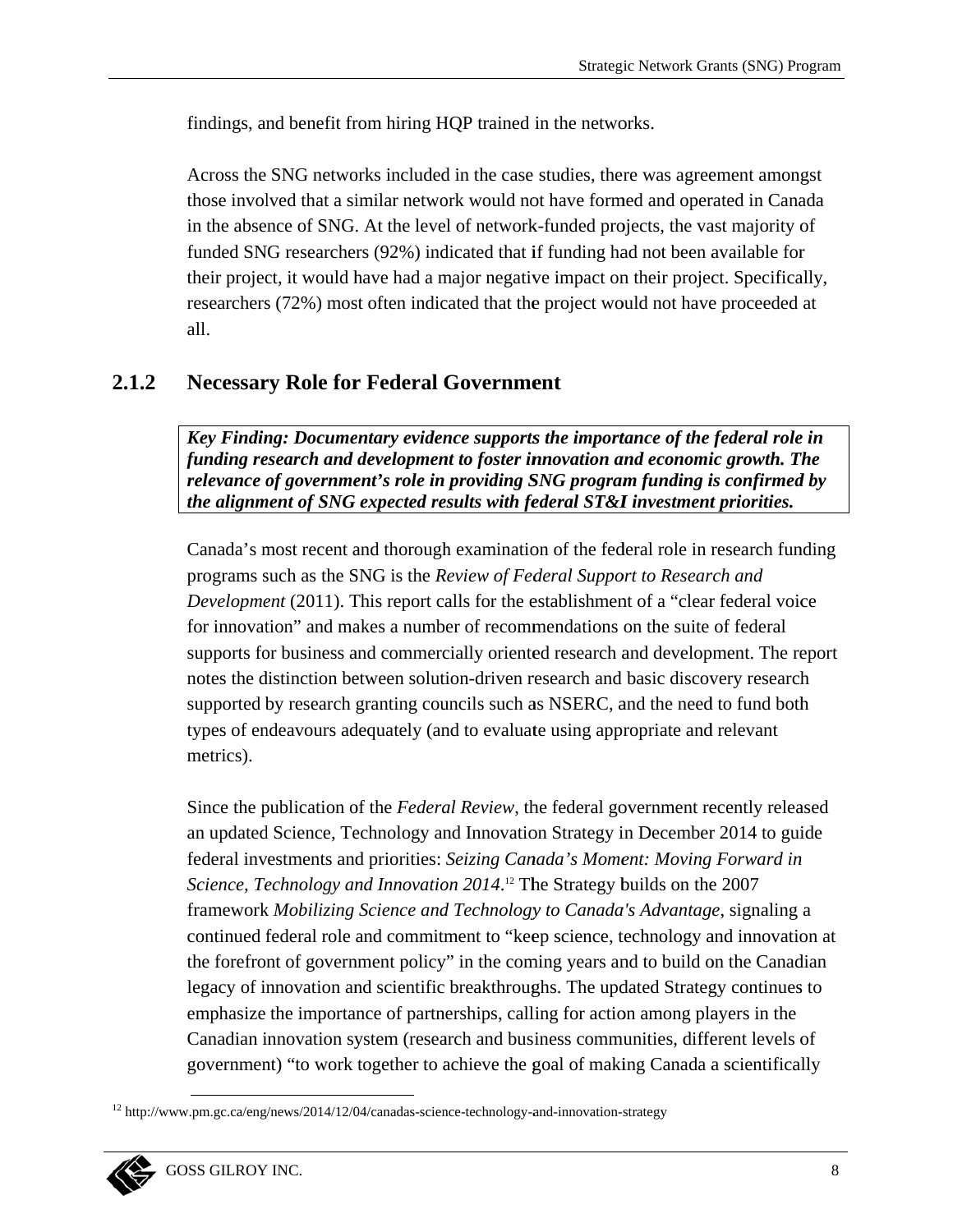and technologically innovative nation capable of leading the world". Among the Strategy's tangible commitments is "the enhancement of established networks and the fostering of new collaborations among post-secondary institutions, researchers and companies, as well as government scientists and engineers", matching SNG program goals.

#### 2.1.3 **Alignment with Federal Priorities**

Key Finding: The objectives of the SNG program are consistent and aligned with federal government priorities and NSERC strategic outcomes.

### **Alignment with Federal Government Priorities**

The 2007 S&T Strategy, released as a blueprint to achieve the R&D goals outlined in the federal government's 2006 strategic economic plan, Advantage Canada: Building a Strong Economy for Canadians<sup>13</sup>, aimed to foster three distinct Canadian S&T advantages: an Entrepreneurial Advantage, whereby knowledge is translated into commercial applications that deliver benefits to Canadians; a *Knowledge Advantage*, whereby Canadians are on the cutting edge of knowledge development and acquisition; and a People Advantage, which involves Canada's attractiveness as a destination of choice in the modern global economy<sup>14</sup>. The 2014 Strategy builds on the 2007 framework, retaining the *People* and *Knowledge* pillars from the earlier framework, and broadening the *Entrepreneurial* pillar to encompass *Innovation*.

Through investments in R&D, training of HQP and knowledge mobilization the SNG program contributes to the Knowledge, People and Entrepreneurial / Innovation Advantages outlined in the 2007 and 2014 Strategies to varying degrees. Notably, the SNG program target areas align well with the updated research priorities identified in the 2014 Strategy which added a fifth priority, advanced manufacturing (an NSERC strategic target area), to the previously established priorities of natural resources and energy, health and life sciences, information and communications technologies and the environment priority (all of which are NSERC strategic target areas, with the exception of health and life sciences).

Successive Speeches from the Throne have reiterated the federal priority on R&D and

Government of Canada (2007). Mobilizing Science and Technology to Canada's Advantage: Summary. Ottawa: Public Works and Government Services Canada



<sup>&</sup>lt;sup>13</sup> Department of Finance (2006). Advantage Canada: Building a Strong Economy for Canadians. Retrieved August 28, 2013 from: http://www.fin.gc.ca/ec2006/pdf/plane.pdf<br><sup>14</sup> Government of Canada (2007), 14 William Pdf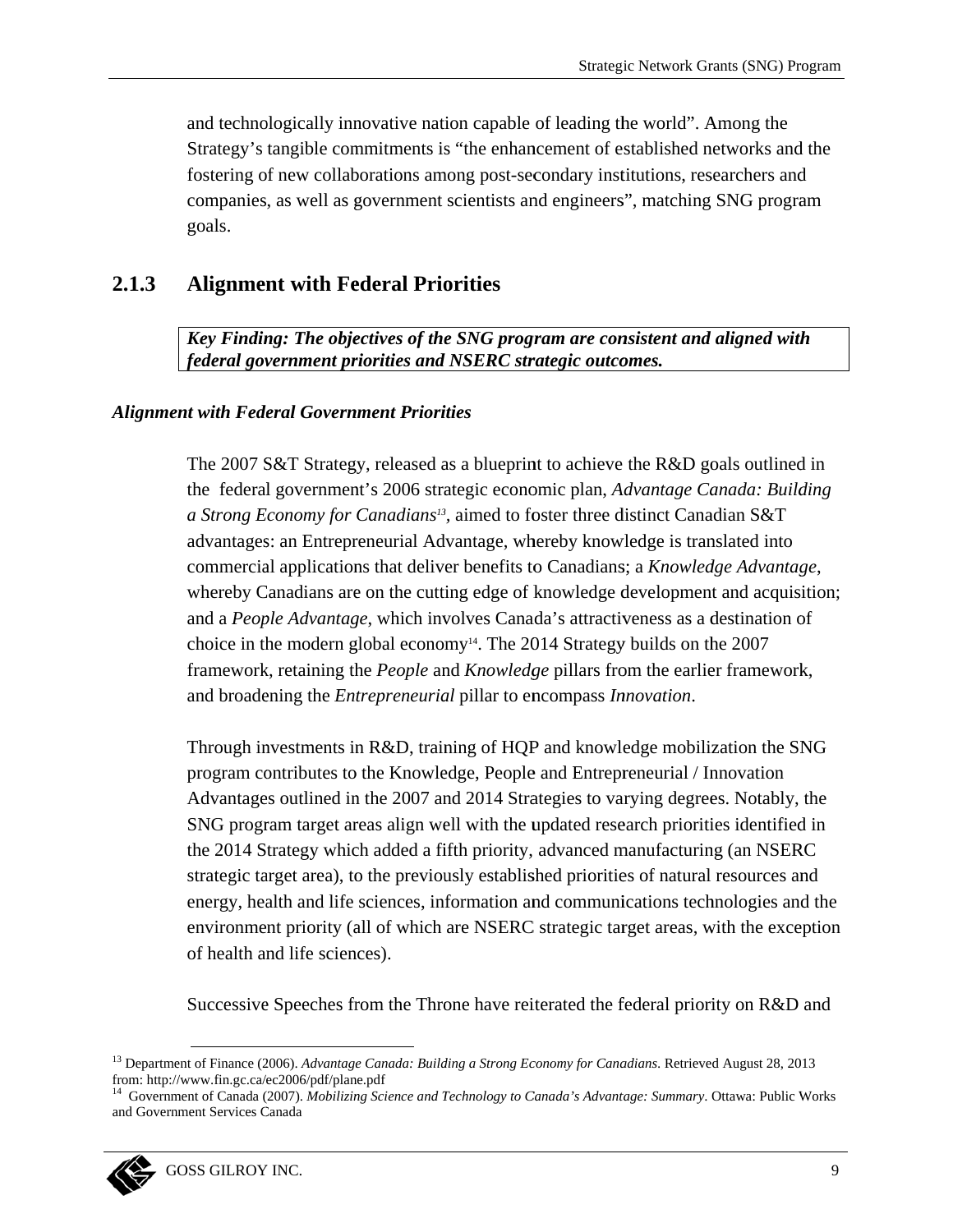innovation which are aligned with the objectives of the SNG program. Federal Budgets have underscored that priority: in 2010 the Budget acknowledged that improvements were still needed in the translation/commercialization of research discoveries<sup>15</sup> and increased the annual budgets of the tri-agencies by an additional \$32 million per year. Budget 2013 stressed the importance of strengthened industry-academic collaboration, a key tenant of the SNG program<sup>16</sup>. Budget 2014 further confirmed the government's commitment to "world-leading research" and outlined investments in advanced research and innovation among other economic initiatives<sup>17</sup>.

### **Alignment with NSERC Strategic Outcomes**

The SNG program is a key instrument within NSERC's Strategic Partnerships program. Within NSERC's current Program Alignment Architecture, SNG contributes to NSERC's strategic outcome 1.3 Innovation: Research Partnerships, Sub-program 1.3.1: Research in Strategic Areas. 3.0 Innovation; "Productive use of new knowledge in the natural sciences and engineering."

In December 2009, NSERC launched its Strategy for Partnerships and Innovation (SPI) which is a blueprint for action to increase Canada's benefits from its investments in R&D. The goal of the SPI and subsequent Budget investments in 2010 and 2011 is to accelerate innovation in Canada by helping businesses of all sizes and in all sectors connect and collaborate with the research strength in Canada's post-secondary institutions to find the competitive edge they need to excel. NSERC's Research Partnership programs, including the SNG, respond to the needs of receptor communities by fostering interactions and partnerships between academic researchers and the user sectors in order to generate new knowledge and develop new expertise, and to transfer this knowledge and expertise to Canadian-based organizations to promote innovation.

<sup>&</sup>lt;sup>15</sup> Government of Canada (2010). Budget 2010: Leading the Way on Jobs and Growth. Retrieved August 27, 2013 from: http://www.budget.gc.ca/2010/pdf/budget-planbudgetaire-eng.pdf.

<sup>&</sup>lt;sup>16</sup> Government of Canada (2013). Budget 2013: Jobs, Growth and Long-term Prosperity Retrieved August 27, 2013 from: http://www.budget.gc.ca/2013/doc/plan/budget2013-eng.pdf

<sup>&</sup>lt;sup>17</sup> Government of Canada (2014). Economic Action Plan 2014. The Road to Balance: Creating Jobs and Opportunities. Retrieved February 18, 2015 from: http://www.budget.gc.ca/2014/docs/plan/pdf/budget2014-eng.pdf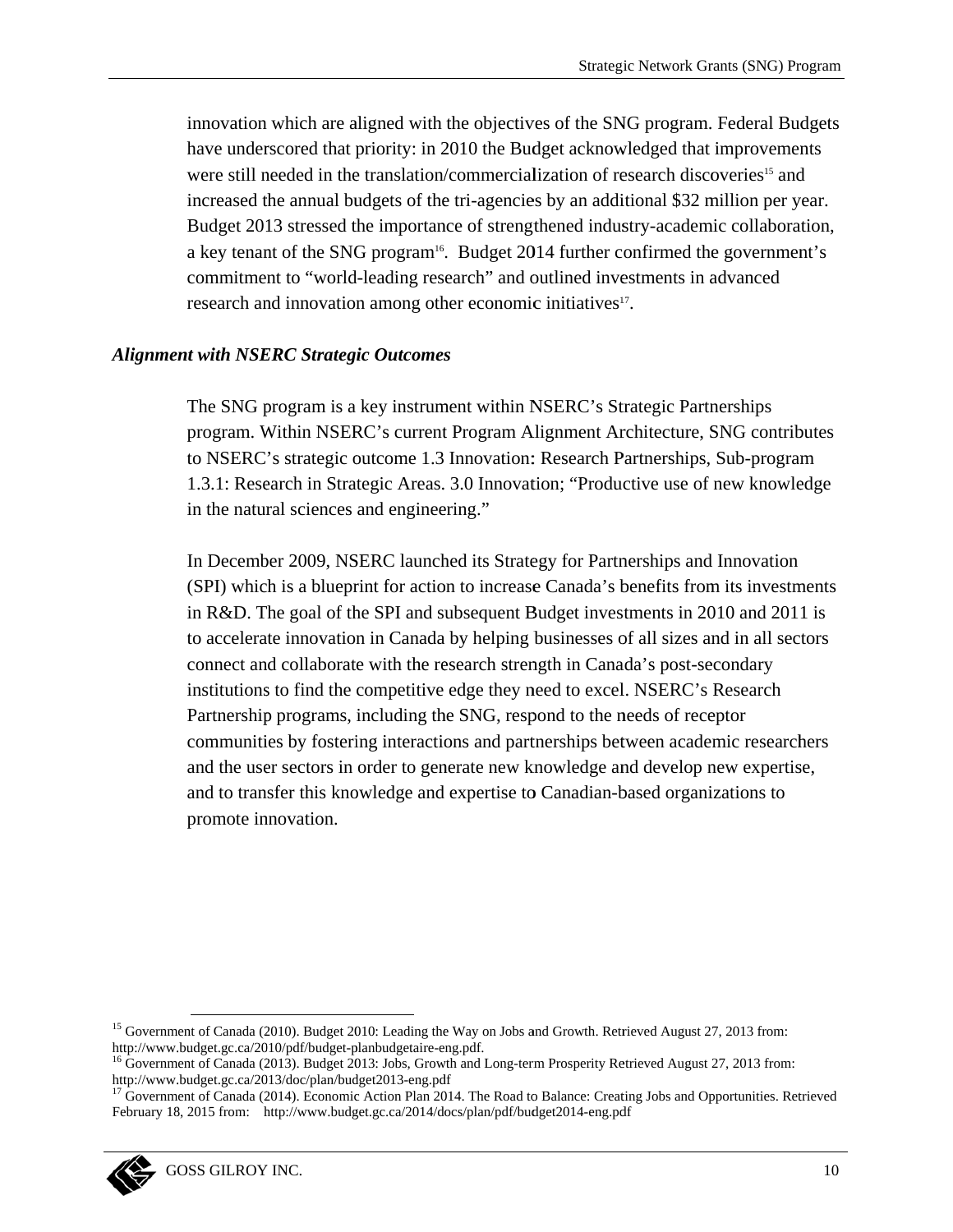#### $2.2$ **Effectiveness**

#### $2.2.1$ **Enhanced R&D and Innovation**

Key Finding: SNG network-funded research is leading to the creation or extension of knowledge, confirmed by scholarly publications and citations and networks that were examined in the evaluation were effective in producing research that met or exceeded network goals; SNG-funded researchers increased their visibility and reputation in Canada and internationally.

A total of 472 researchers were identified as being involved in the 35 SNG networks that were included in the survey conducted for this evaluation. Almost all SNG researchers indicated that their network project resulted in the creation of new knowledge (85% stated that their project resulted in or was likely to result in this outcome) or extension/application of existing knowledge (78%). The creation of new knowledge is corroborated by the bibliometric study of SNG-funded researchers: the scientific output of the SNG researchers increased significantly from an average of 2.39 papers per year before they had received support from the program, to 3.72 during the period in which they were supported by the SNG program. The study also assessed the scientific impact of supported researchers, determined by average of relative citations. Although it indicates that the scientific impact of the SNGsupported scholars' papers decreased very slightly during support (almost all other programs researchers decreased more significantly<sup>18</sup>), it also indicates citations increased for SNG researchers after program support ended: 2.97 against 2.67 for Collaborative Research and Development Grants and 2.88 for Strategic Project Grants.

Case study evidence also indicates that all four networks studied were successful in meeting and/or exceeding their research goals.

<sup>&</sup>lt;sup>18</sup> The slight decrease in citations during the program period could be attributable to increased volume of research activity during the period, leading to less stringent oversight of the quality of the output on the part of the researchers leading to a slight reduction or stagnation in the impact of the resulting output.

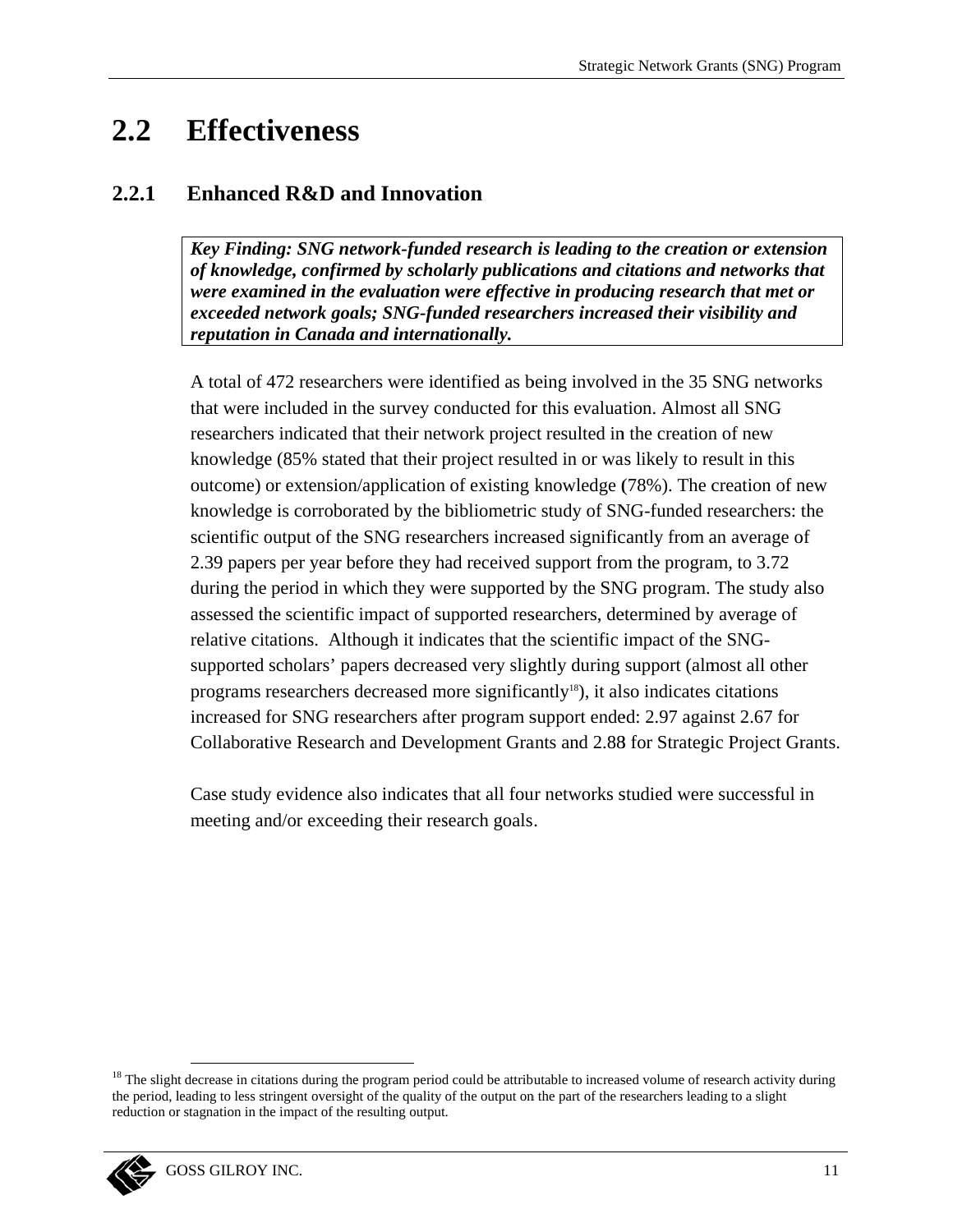Three-quarters of surveyed SNG researchers (75%) indicated that their SNG-funded project increased the visibility and reputation of researchers involved in the project a benefit of the program echoed also in the case studies and file review which further pointed to the many awards and distinctions won by network scientists for the quality of their work. Reported factors in the case studies that assured research excellence included the national scope of the networks, the stability of relatively large and long-term funding bolstered by

LITHOPROBE's unique combination of collaborative research and multidisciplinary studies has earned high international regard and is considered by many to be the best Earth Science program in the world.

The SENTINEL network has significantly increased the visibility of Canadian researchers and has generated significant interest internationally. The network has received about 100 inquiries across the globe about new SENTINEL technologies. SENTINEL is well known in countries such as China, Australia, Finland and Sweden.

Canada is now considered a world leader in aquatic invasive species (AIS) research as a result of work done by the Canadian Aquatic Invasive Species Network (CAISN). Canadian researchers contribute half of the world's research publications in AIS.

significant in-kind resources from partners, effective network management, and clear project review and reporting mechanisms.

#### $2.2.2$ **Collaborations**

Key finding: SNG was effective in facilitating multidisciplinary and multisectoral collaborations: SNG networks were more likely than other comparator program networks to involve government partners. There is evidence that many SNG collaborations involved organizations that had not worked together previously. Collaborations are generally viewed as successful, leading to closer connections between research and industry needs, new directions in scientific inquiry and leveraging of partner contributions. There is some evidence of international collaborations and impact.

Two-thirds of surveyed SNG researchers (65%) and three-quarters of SNG partners (75%) indicated that their network project / they network they were involved in resulted in *multidisciplinary* research collaborations. The vast majority of SNG researchers identified themselves as working primarily at a university (92%) and most indicated their research domain as natural sciences and engineering (94%). The case studies give a more detailed picture of the different disciplines involved in the selected networks, and indicate that SNGs were very successful in facilitating multidisciplinary collaborations in various areas of expertise and research strength within the natural sciences and engineering domain. Examples of fields that were represented in these networks included biology, veterinary medicine, earth sciences, ecology and evolutionary biology, mathematical and statistical sciences, fisheries and aquatic sciences, and ocean sciences. Involvement of individuals from disciplines outside of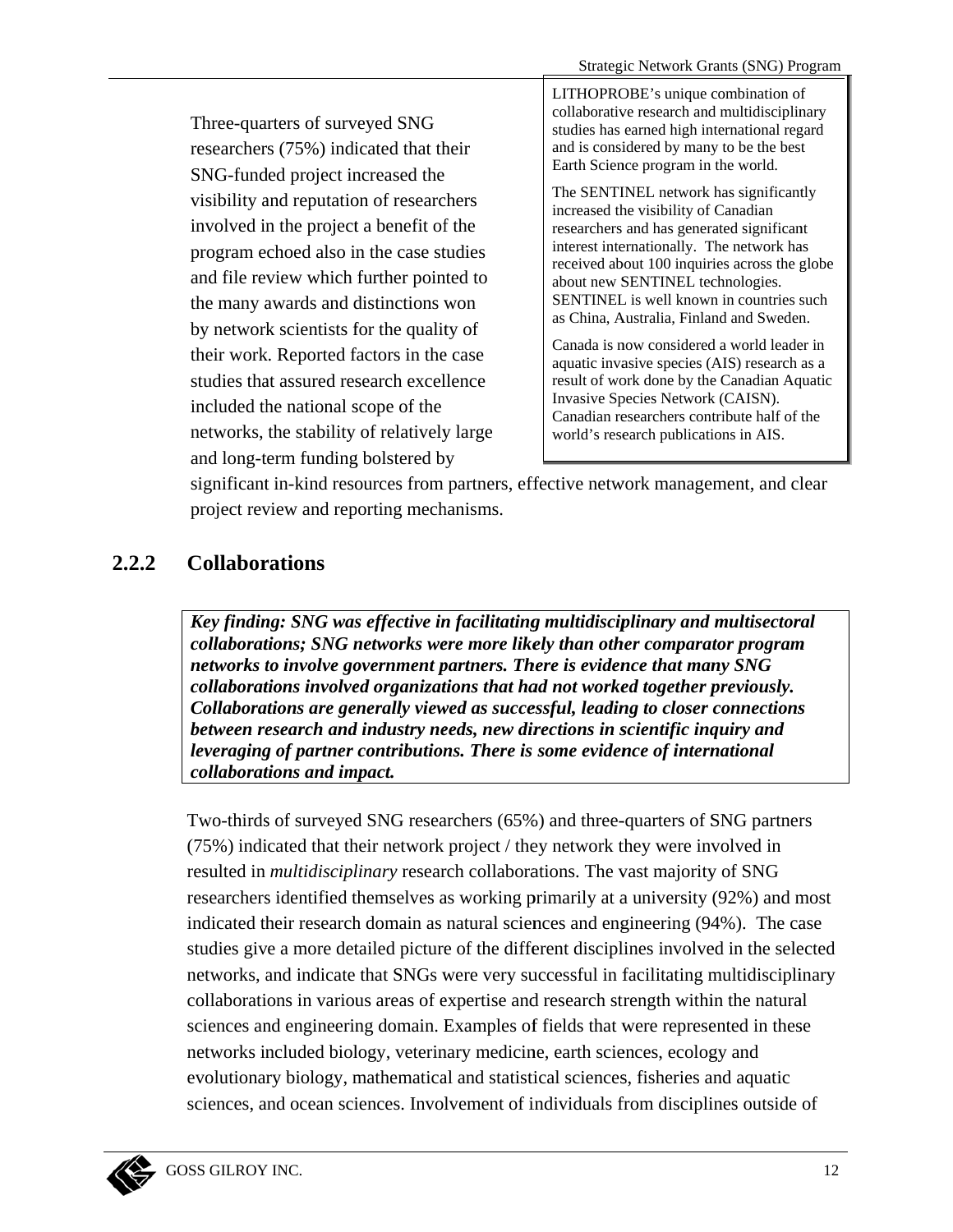natural sciences and engineering was less frequent, although, health sciences and social sciences were represented among the SNG researchers (6% and 8%) and partners (16% and  $6\%$ ).

Most SNG partners (59%) indicated that the network resulted in *multisectoral* collaborations; four in ten researchers (38%) agreed. On average, SNG networkfunded research projects involved collaborations with six organizations (though there is a significant range based on the nature and size of the project), drawn from a wide variety of partner organizations and sectors. Almost all surveyed SNG researchers indicated that the types of organizations involved in their collaboration included universities  $(96\%)$ , while approximately half indicated there were private sector  $(51\%)$ and/or Canadian government (federal, provincial or municipal) (46%) partners. SNG networks involved significantly more Canadian government partners than NCE (36%) or BL-NCE (16%) networks. The case studies and bibliometric study provide supporting evidence for multisectoral collaborations within SNG networks through, for example, increases in the number of jointly authored publications with government partners during and after SNG funding.

There is also evidence of significant *new* partnership development; half of surveyed SNG researchers indicated that they had worked with only some of their project partners previously (49%), and approximately one-quarter indicated they had not worked with any of their partners previously (23%). While less prevalent than multidisciplinary or multisectoral collaborations, case studies point to several projects that increased the visibility and reputation of Canadian researchers internationally, leading, in some cases, to international collaboration.

The majority of surveyed SNG researchers indicated that their collaborations with partner organizations were successful. The quality of collaborative relationships between researchers and partners within the case study networks was seen to be superior than would have been possible outside the network. These increased and better quality collaborations reportedly resulted in academic research being better informed by the needs and expertise of industry and/or regulatory partners, which in turn meant increased relevance of the science in the real world. New strains of scientific inquiry were also developed through collaborations specific to network projects. For example, MAGS developed hydroclimatology, bringing together the fields of hydrology and climatology – a scientific field of inquiry now offered as training in some universities.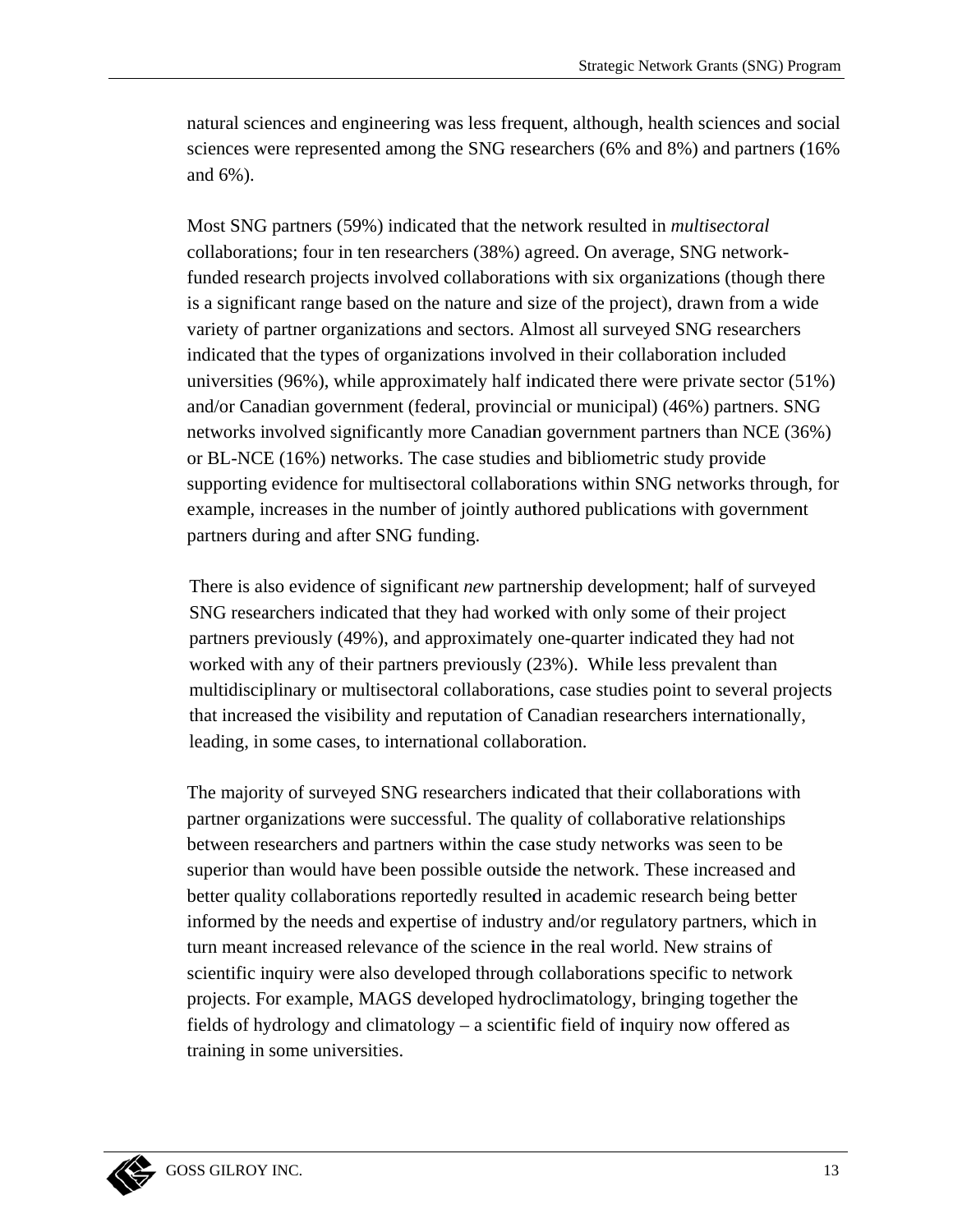Finally, within the networks included as case studies, strong partnerships also reportedly led to the leveraging of cash and in-kind support from partners to the research program, and to spin-off collaborations outside of the network and beyond the funding period between researchers, and between researchers and industry.

#### $2.2.3$ **Meeting the Needs of Partner Organizations**

Key Finding: SNG networks actively sought mechanisms to engage with partners by including them in their research projects in innovative and meaningful ways. Universities lead most phases of SNG network research projects; private sector and government partners play a more prominent role during the mobilization stage. Networks are equally seen to be meeting business needs as public and non-profit needs. When there were specific challenges to meeting partner needs, SNG networks most often found ways to address them.

Case study and file review evidence indicates that SNG networks actively sought mechanisms to engage with their partners in order to meet their needs and maximize their impact within the network: there was evidence of compliance with SNG program guidelines designed to foster partner engagement, such as mandatory involvement of partners on management boards and Science Advisory Committees, as well as evidence of network-created supplementary engagement activities including the implementation of data sharing policies, conducting demonstration projects to show how network results could benefit stakeholders, and holding research reviews at partner facilities. Across the 35 SNG networks that were included in the survey of partners, there were 287 unique organization named as network partners.

SNG researchers indicate that the university is the lead partner for most SNG-funded project phases with the exception of the dissemination and mobilization phase, when private sector and Canadian government partners, as well not-for-profit organizations and, to a lesser extent, health providers, play a more prominent role. SNG partners confirm that they play comparatively greater involvement in the very early planning stages, as well as in the latter phases of the project (dissemination and, to a lesser extent, mobilization).

Just over half of surveyed SNG partners (55%) and approximately three-quarters of surveyed SNG researchers (72%) agree that the network addresses significant research challenges that meet business needs; a similar proportion of SNG partners (54%) and researchers (77%) indicate the network addresses research challenges that meet the needs of public or not-for-profit organizations.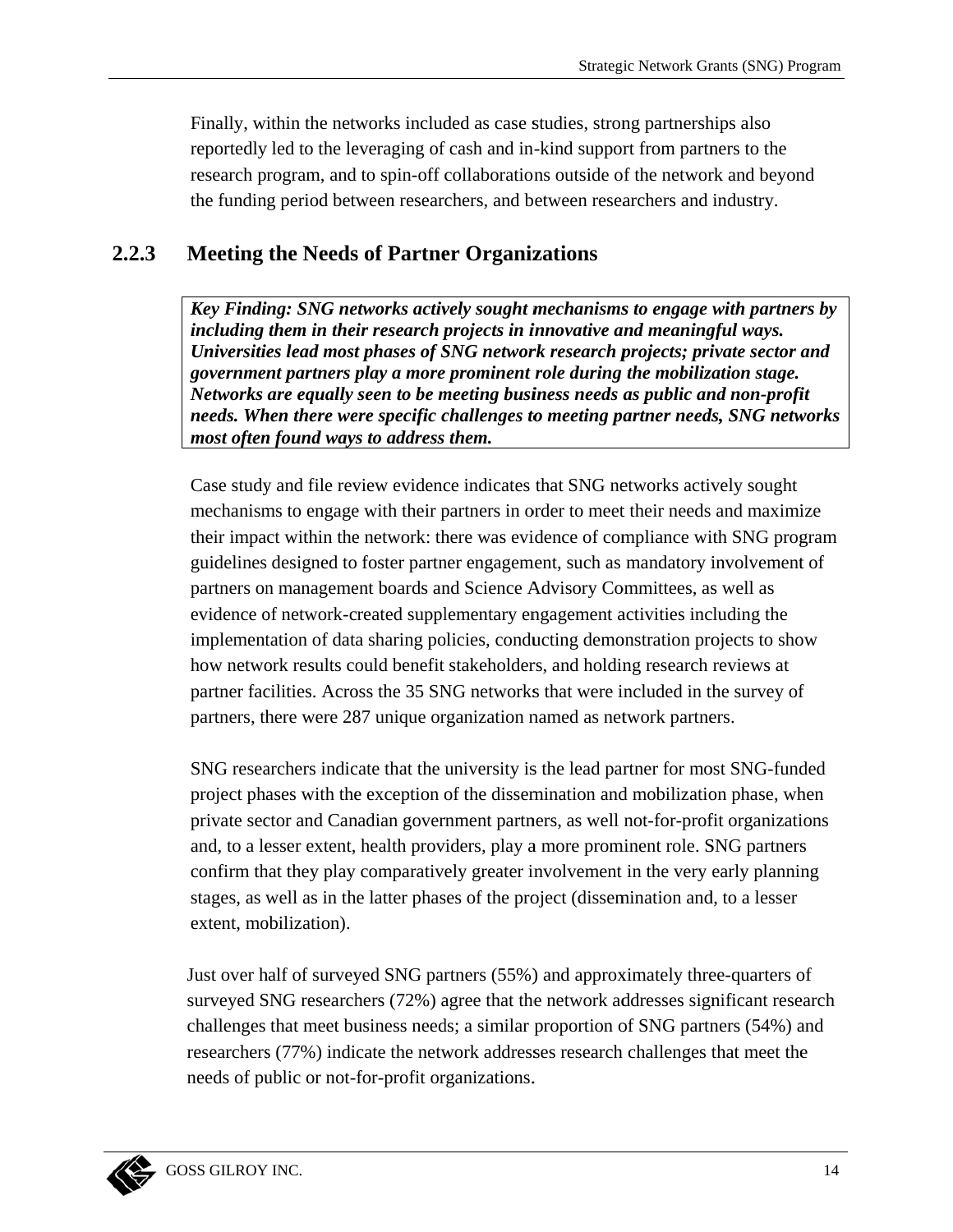About one in four SNG partners (38%) indicate the network has met the needs of their organization to a great extent and another 22% say the network has somewhat met the needs of their organization (e.g., by addressing technical challenges, providing opportunities for collaboration/networking, producing skilled graduates, providing access to latest research advances).

Among surveyed partners who indicated their needs had not been met, the reasons most often cited were due to lack of relevance or utility of network research (not aligned to interests, too general, network didn't meet objectives, too slow for competitive market) or weak or delayed engagement/communications by the network with partners.

Case study evidence indicates that the networks studied were mostly successful in meeting the research and technology needs of their industry and government partners. The networks provided an extension of the partners' own research facilities at a reduced cost compared to building equivalent internal R&D capability. Furthermore, the networks provided value-added training and access to HQP, which according to some was perhaps more significant for network partners than the research knowledge itself.

#### $2.2.4$ **Impact on HQP**

## **Participation of HOP**

The SNG program has supported the training of thousands of HQP, typically at the Master's and PhD level. Virtually all SNG-funded projects involve HQP, and the networks have put in place varied engagement, research funding and training and development opportunities to enhance HQP research and professional skills. Researchers and HQP approve of the quality of research and training opportunities within the SNGs.

Within the SNG program, virtually all researchers (97%) indicated that their project had resulted in the training of HQP. There is evidence that training opportunities for thousands of HQP have been either partially or fully supported by SNG funding: in the program file review, with information from 11 networks, a total of 717 HQP were fully supported, and another 1,714 HQP were partially supported by the SNG grant. According to survey data, the majority of SNG HQP were Master's (40%) or Doctoral  $(43%)$  students, while one in 10 was a Post-Doctoral Fellow  $(12%)$ . Almost all SNG HQP were drawn from the natural sciences and engineering domain and, reflecting the

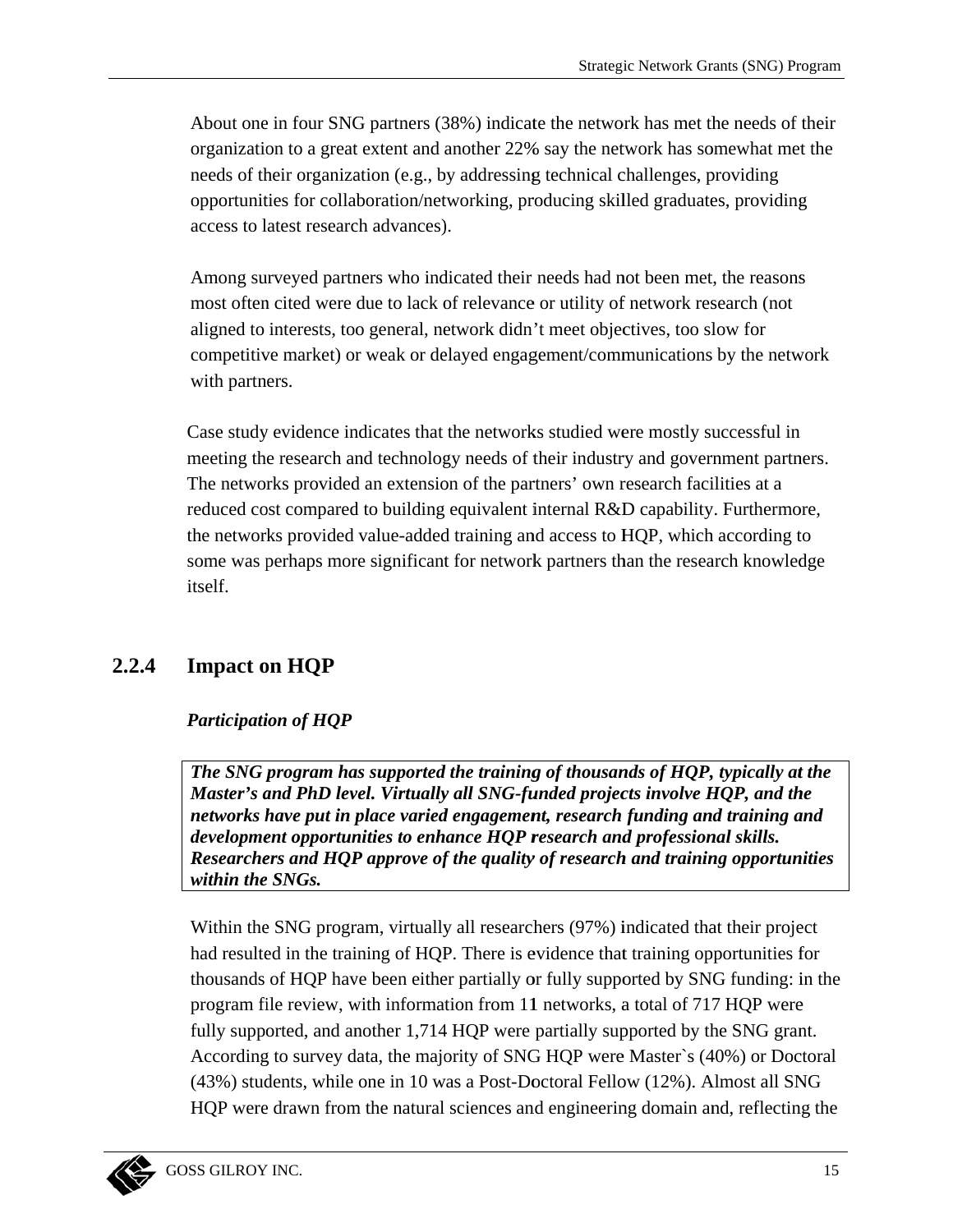gender distribution of NSE disciplines, there was a higher proportion of survey respondents who were men.

SNG network researchers reported that the SNG program, in comparison to other projects they have been involved in, offers superior HQP training opportunities to interact with university researchers and other HQP (66%), and to enhance job readiness (60%). Approximately half of SNG researchers indicated superior HQP training opportunities were also available to participate in exchanges/internships (54%), conduct multidisciplinary and multisectoral research (49%), and conduct research relevant to the private sector (49%).

Case studies and the file review indicated that SNG networks sought to add significant value to HQP training by providing them with a wide variety of opportunities outside the realm of basic research, including opportunities to work in more than one laboratory (including those of partners) which exposed them to different research projects, environments and approaches. Some HQP were also given opportunities to participate in entrepreneurial training workshops that included an introduction to the commercialization of products; others were able to attend national and international conferences to build their personal networks, in some cases presenting research findings at those forums.

Most SNG HQP were very positive about the quality of their research experience, rating it to be of excellent (52%) or very good (32%) quality. Most also rated the quality of the training provided to be of excellent (40%) or very good (37%) quality. Six in ten reported that the quality of the networking opportunities was excellent  $(41\%)$  or very good (26%), and more than half rated the quality of cutting edge technology/research facilities they were able to access to be excellent (30%) or very good (24%).

## **Acquisition of Skills and Experience**

Key Finding: Through their training with the SNG networks, HQP were able to participate in numerous activities that developed their research and knowledge translation skills; notable opportunities were related to interactions with other students and network partners, and participation in research and multidisciplinary collaborations. Many HQP indicate that their participation in SNG-funded projects is leading to the creation of new knowledge.

SNG HQP were asked what specific experience they gained through participation in their network project. Approximately three-quarters indicated they worked with other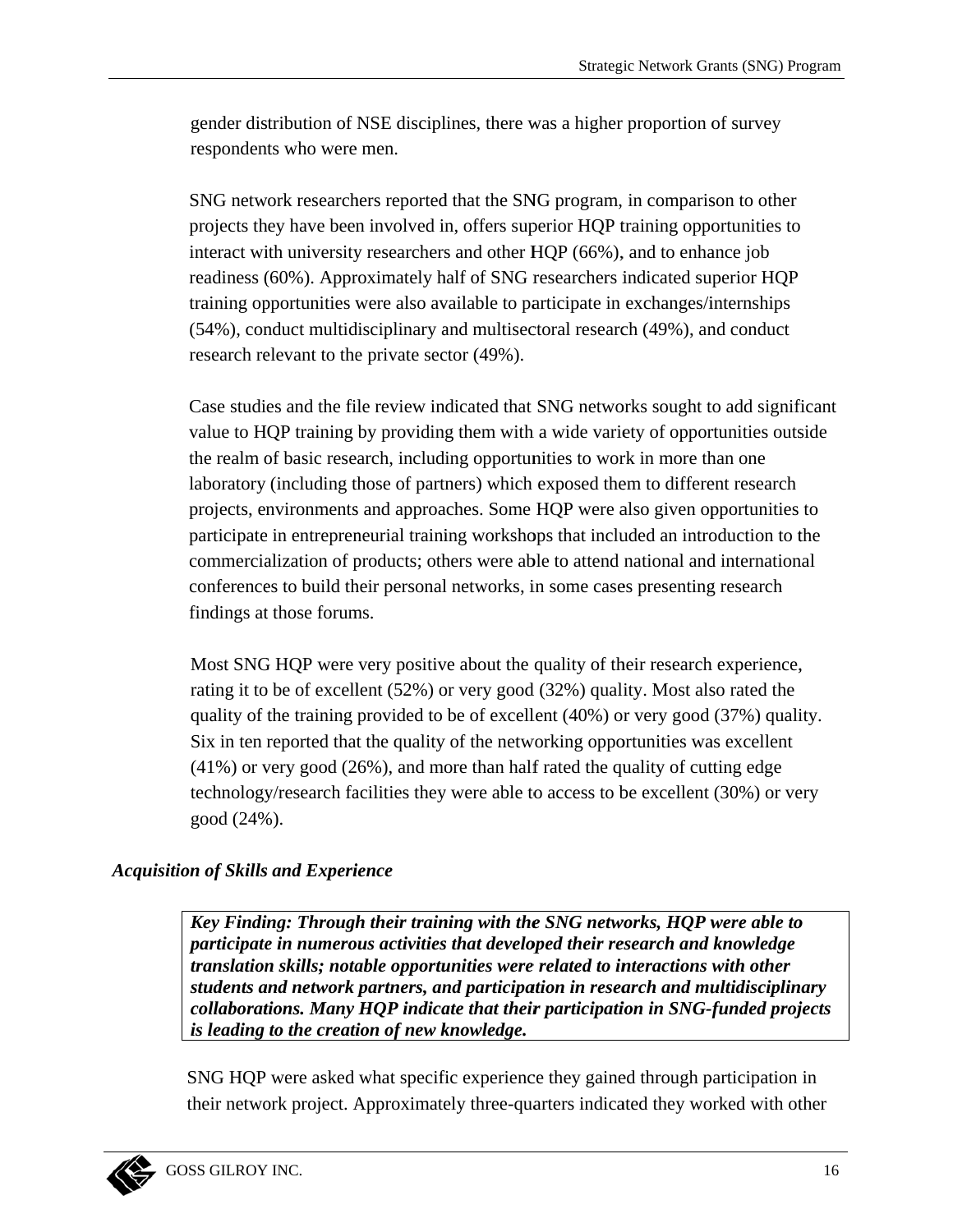students or Post-Doctoral Fellow researchers in the network (76%) and other academic researchers in the research network (73%).

Most SNG HOP indicated that their training resulted in the participation in projects leading to the creation of new knowledge (83% rated this factor 4 or 5 on a 5-point scale). Approximately two-thirds indicated they participated in projects leading to the extension/application of existing knowledge (77%).

SNG HQP were also asked to indicate the extent to which their experiences with the research network allowed them to gain specific skills. Almost all SNG HQP (91%) rated this factor 4 or 5 on a 5-point scale) indicated that their participation in an SNG network project allowed them to interpret research findings and to develop research skills (88%). HQP also reported gaining skills in the data collection/research implementation phase (84%) and undertaking knowledge translation/mobilization activities (papers, final reports, presentations, theses, commercialization, and nontypical dissemination activities) (84%).

## **Employment**

Key Finding: Of HOP who were employed at the time of the survey, a significant proportion is employed by industry. Most are using the skills acquired through their SNG research project, and those skills were seen to assist them in finding employment. Case studies indicate that the employment outcomes for network HQP were very positive and network partners often hired network-trained HOP.

Approximately one-third of SNG researchers (35%) and partners (36%) indicated that their project (researchers) or the network (partners) had resulted in HQP being hired by network organizations. Among SNG HQP who were no longer working on their SNG network project, 48% were employed full-time and 10% part-time. Of those, the majority were working for the private sector (44%) or with a university or affiliated institution (35%). Thirteen percent were working for government, almost twice as many as in all three comparator networks.

Six in ten SNG HQP indicated that they are working in an area addressed by the research network to a great  $(27%)$  or some extent  $(34%)$  and about one in ten were working for one of the research network's partners. Among SNG HQP who are currently employed, 53% indicated that they use the skills acquired through their participation in the research network project in their current position.

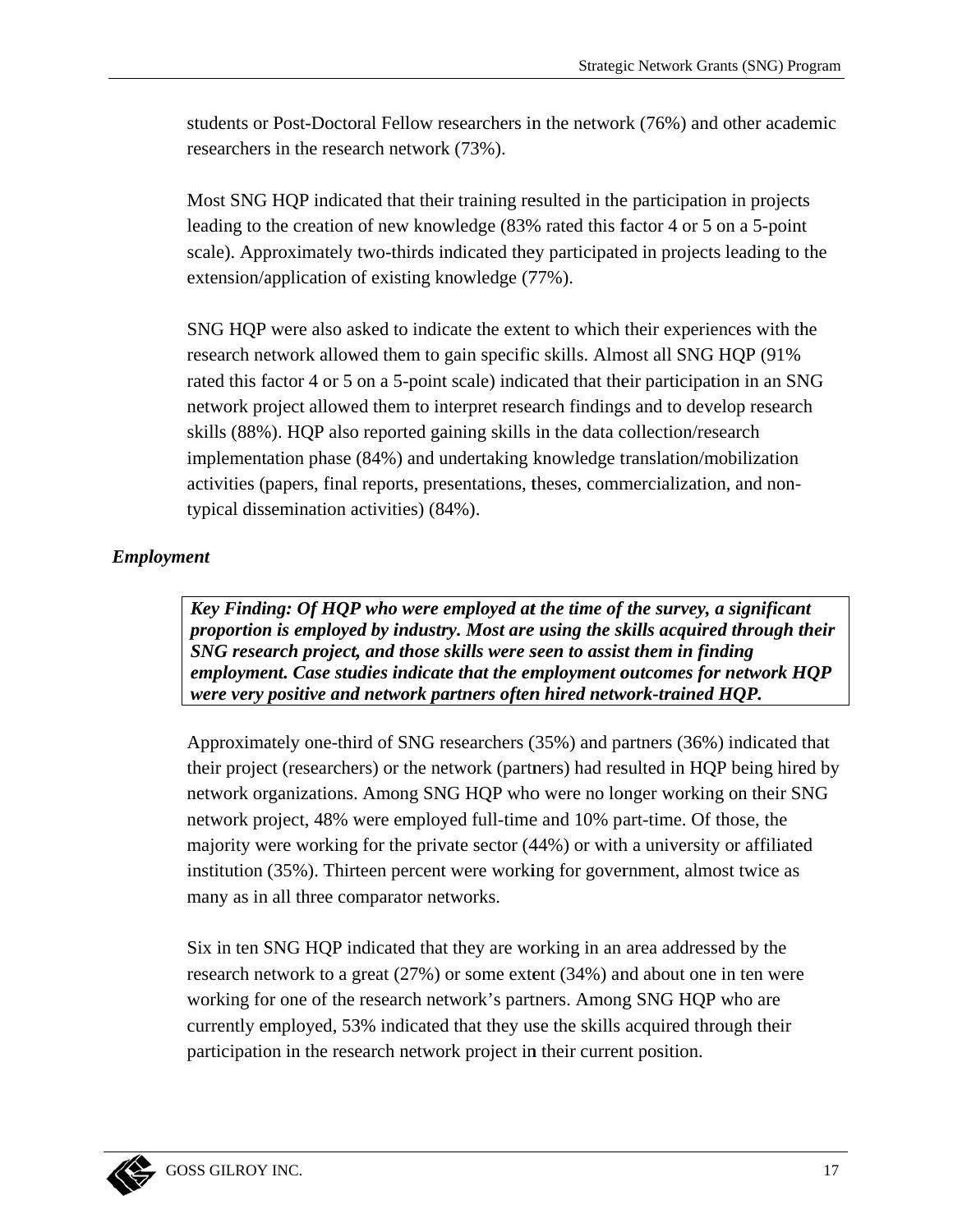The HQP interviewed for the SNG case studies confirmed that the skills they obtained through the network directly contributed to their ability to obtain their current

employment. These HQP were in high demand and were quickly hired by partners or their competitors in Canada that were involved in related activities. Some industry partners were able to recruit HQP in Canada who were trained through SNG networks rather than seek them from abroad.

A large number of NECTAR HQP went on to work for high-tech companies. NECTAR's two primary industry partners, SMART Technologies and Microsoft, hired a total of 12 HQP. According to the NECTAR final report, 14 HQP were hired by partner companies, 30 were hired by other organizations in the user sector, 20 were employed as faculty in academia and 10 were hired by government.

#### $2.2.5$ **Mobilization**

Key Finding: SNG researchers mobilize knowledge using refereed and non-refereed publications. Survey results and file report evidence indicate many publications are co-authored by researchers and government and industry partners. Case studies point to numerous KT activities taking place, although some networks experience challenges in fostering visibility and uptake of research results.

Virtually all SNG researchers and indicate that network research results are being shared and most (91% of researchers and 77% of partners) agree that the SNG network with which they are affiliated accelerated the exchange of research results among members of the network. Sharing of network research results occurs through a broad array of channels: SNG researchers are most likely to share results with other network members through an annual conference/general meeting, meetings, presentations and informal discussions or correspondence (all mentioned by approximately 9 in 10) researchers). SNG partners are most likely to say that sharing of network research results occurs through meetings, annual conferences, informal discussions and reports. Case study and file review evidence indicated that SNG networks often used technology to help them share research results, such as network-wide databases and/or comprehensive data management systems that could include a data policy, data management tools, a data manager/specialist and websites or electronic newsletters.

Almost all SNG researchers indicate that network research results are being mobilized in some way (only 6% of researchers said their research had not (yet) been mobilized). Refereed publications are by far the most often mentioned means of mobilization for SNG researchers (87%), followed by non-refereed publications (51%) and joint refereed publications by academic and private sector participants (32%). One in ten SNG researchers says their research is also being mobilized through social media.

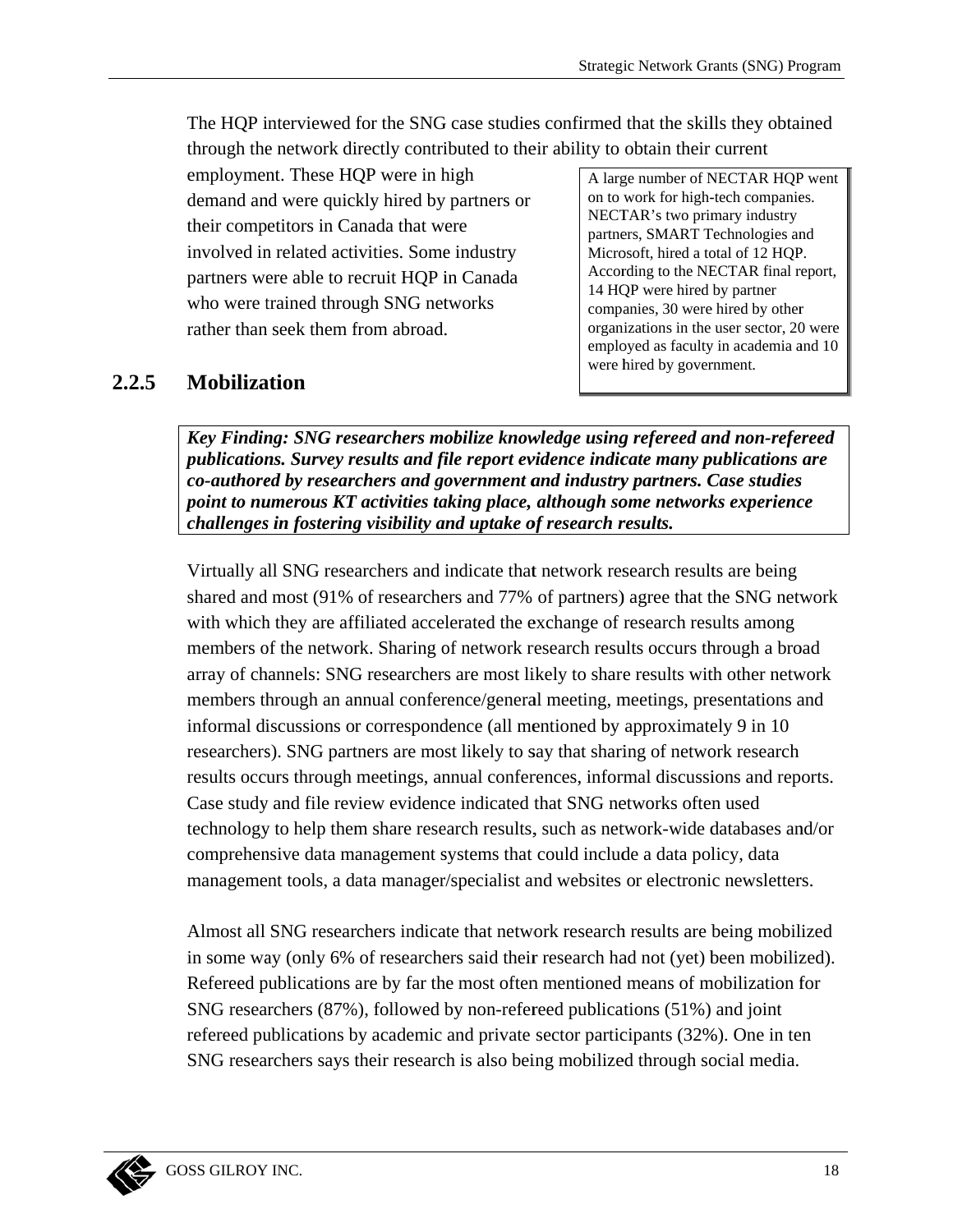Among the SNG partners who are sufficiently engaged and aware of mobilization activities, like SNG researchers, they most often named refereed publications as a means of research mobilization (72%), followed by joint refereed publications (54%), non-refereed publications (49%), and network agreements regarding intellectual property  $(32\%)$ .

SNG researchers who are mobilizing their research results are working primarily with universities (91% indicate they are working with this type of organization to mobilize results). Almost half are working with the private sector (45%) and the Canadian government (44%). SNG researchers are much more likely than all other comparator networks to be mobilizing results with the Canadian government. The SNG program file review reported 5,140 dissemination activities based on the 11 networks included in the review: 1,870 refereed publications, 1,240 conference presentations (invited), 917 conference presentations (not-invited), 713 non-refereed journal articles, and 400 technical reports. Interestingly, 848 papers and 473 presentations were co-authored by networks' (10 of 11 reporting) industry and government partners.

#### $2.2.6$ **Impacts on Partners**

Key Finding: The SNG program is having a positive impact on the knowledge base of partner organizations, as well as R&D receptivity, capacity and investment. There is some evidence SNG knowledge has led to regulatory changes, new products and services, and patent applications.

Among partners, survey responses indicate that the most common impacts of the strategic networks is on the increased knowledge base of partner organizations (65% of partners indicate their network resulted in this outcome and another 12% say this is likely to happen). Half of strategic network partners indicated the network impacted the R&D of network organizations (50% has happened and another 16% say likely to happen), while 4 in 10 indicated the network impacted network organizations' processes and/or practices (37%). Approximately one- third indicated the network impacted network organizations products and/or services (30%).

The review of final reports of 11 of the SNG networks funded over a 10 year period provided a number of examples of the use of research results for several of the networks, including new processes/products/services (71 in total), the creation of prototypes/pilots (34), knowledge applied toward policy/regulations (28), improved processes/products/services (10), and new spin-offs (12). In terms of commercial outcomes, the SNG program files noted that 4 patents were filed by the Canadian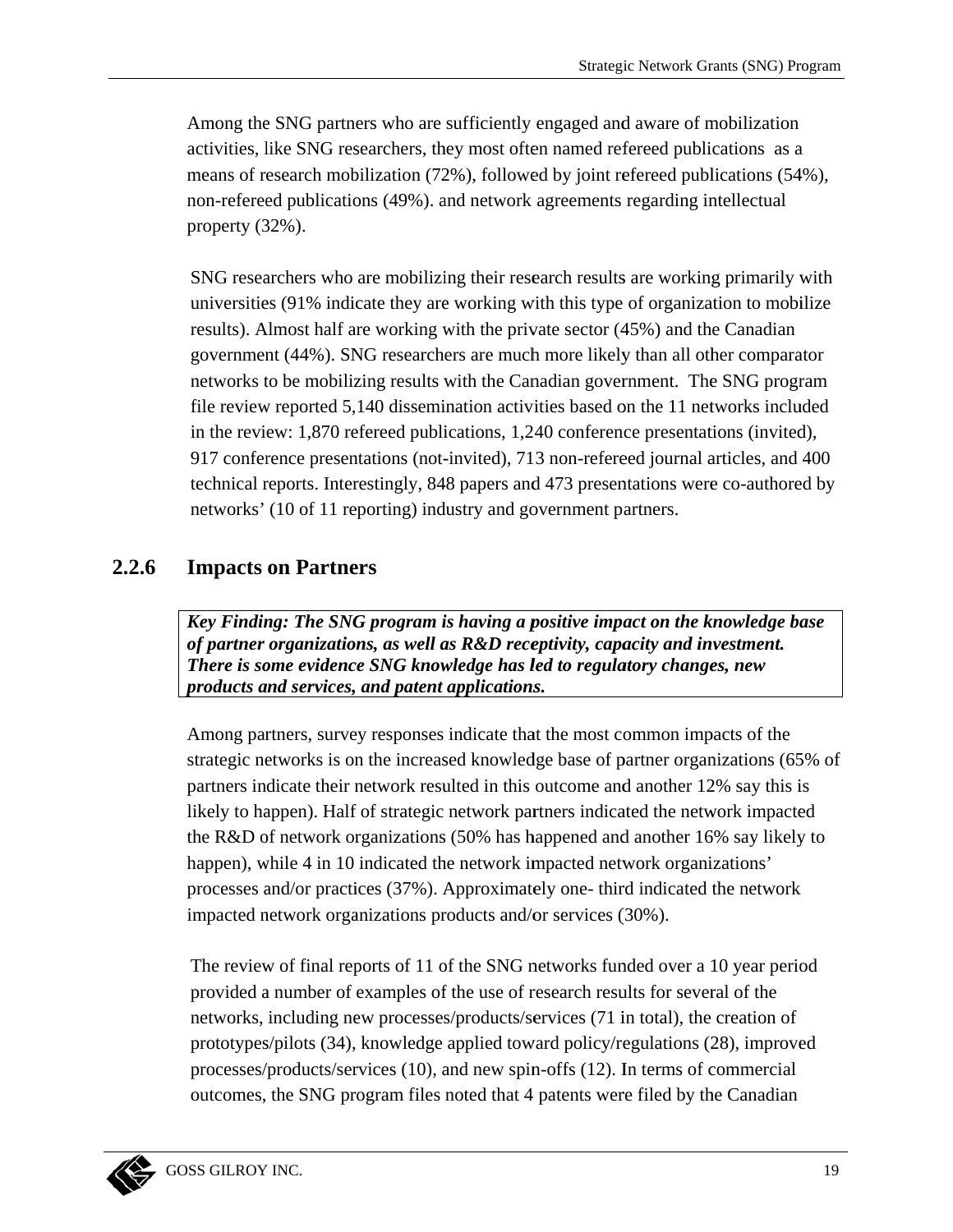Research Network on Swine Infectious Diseases and 2 patents were filed by NECTAR.

Case studies also demonstrated numerous mobilization activities, including development of and partner utilization of prototypes, research influence on government and industry policy (some that had specific ramifications in mitigating negative economic impacts to Canadian industry), and improved models for a variety of environmental management issues.

#### $2.2.7$ **Long-term Benefits**

Key Finding: While longer-term benefits are challenging to measure, case studies and the partial cost-benefit analysis point to SNG research which has led or will likely lead to long-term economic and environmental benefits for Canada.

The contributions of SNGs to long-term benefits is often challenging to measure. However, two of the four SNG case studies provide

examples of SNG network-funded research that have led to a variety of impacts related to regulatory changes to reduce environmental and economic impact (CAISN) and improved environmental forecasting, monitoring and management (MAGS) that will have major implications for the prediction of the ecological, economical and social impacts associated with water resources.

**CAISN** researchers were successful in influencing both government and industry policies. CAISN contributed to inform the policy surrounding the creation of the aquatic invasive species (AIS) regulatory proposal (Department of Fisheries and Oceans). CAISN research on ballast water discharge also influenced Transport Canada regulations: the research showed that ships subject to minimal regulation (because it was thought they were low risk) were actually posing the highest threat of spreading aquatic invasive species (AIS).

CAISN contributed to inform the policy surrounding the creation of the aquatic invasive species (AIS) regulatory proposal. By knowing more about pathways related risks and probabilities of invasions, Fisheries and Oceans Canada was able to create regulatory tools for AIS management that will allow for adequate response should an invasion occur. More importantly, the research done through CAISN will allow jurisdictions using these tools to focus their efforts where the greatest risk exists and where there are greater chances of eradication/management success.

In its Regulatory Impact Analysis Statement published in the Canada Gazette<sup>19</sup>,

<sup>&</sup>lt;sup>19</sup> Canada Gazette, Aquatic Invasive Species Regulations, Vol. 148, No. 49 — December 6, 2014, http://www.gazette.gc.ca/rppr/p1/2014/2014-12-06/html/reg1-eng.php#archived

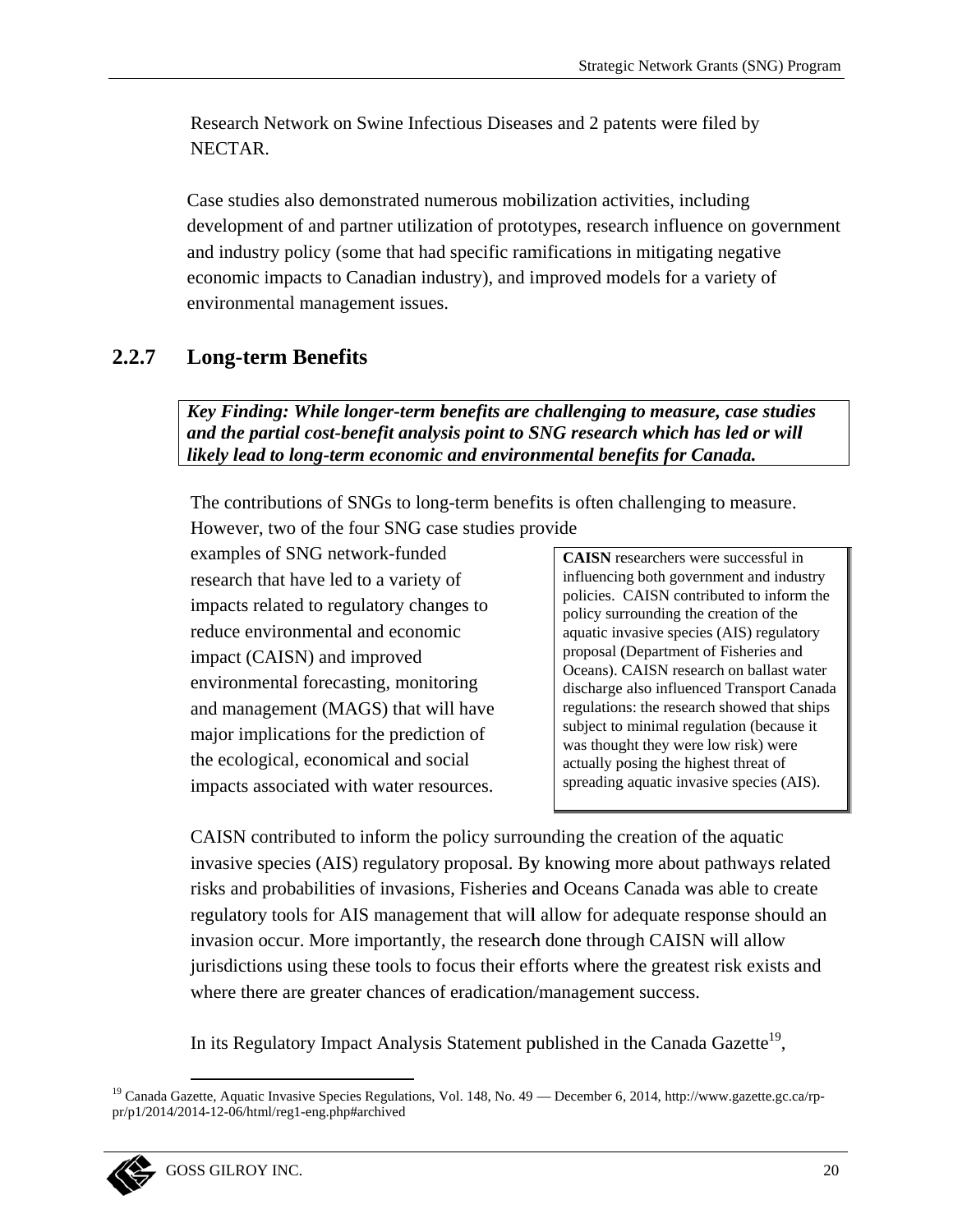Fisheries and Oceans Canada stated: "The total projected costs arising from damages caused by AISs are difficult to estimate as they include direct and indirect costs and are reflected in market and non-market variables. Nevertheless, AISs have been demonstrated to have significant environmental impacts and economic costs for humans. An examination of three published studies<sup>20</sup> that included over 100 species suggested that the average costs associated with each invasive species within North America ranged from \$14 million to \$39 million annually. Associated costs included the control and management of the invasive species, losses in biodiversity and intrinsic ecosystem values, and economic costs associated with commercial and industrial activities that are dependent on water and aquatic ecosystems (e.g. fishing, tourism, hydroelectricity, marine transportation)".

CAISN research also contributed to Transport Canada's Ballast Water Control and *Management Regulations.* While regulation of ballast water discharge imposes costs on government (for inspection) and to ship owners and operators, the benefits were found to outweigh the costs of not acting to prevent AIS: the ongoing costs of AIS, such as the zebra mussel in the Great Lakes was estimated at over \$1 billion for the region<sup>21</sup>. As a result, TC revised the Ballast Water Control and Management regulations under the Canada Shipping Act to reduce the threat posed. In addition, the Shipping Federation of Canada used that same information to order ships identified as high risk to flush their ballast water. This approach was subsequently adopted by regulators in the US.

Moreover, within the benefit-cost analysis, some potential (and even likely) quantifiable economic benefits were identified.

The benefit-cost calculation for NECTAR and CBMRN examined the likelihood that the networks would achieve economic benefits (e.g., from marginal profits, cost savings, value of hiring HQP) in line with the NSERC research investment The results showed that in order for NECTAR to cover its direct network costs, only about a 4% chance of success of achieving its projected industrial sales estimates was required. For CBMRN, about a 14% chance of success of achieving its cost savings goals for the Canadian dairy industry was required in order to cover the anticipated direct network

<sup>&</sup>lt;sup>20</sup> Pimental, D., Lach, L., Zuniga, R., Morrison, D. (2000), Environmental and Economic Costs of Nonindigenous Species in the United States. BioScience 50(1), 53-65.

Pimental, D., Zuniga, R., Morrison, D. (2005), Update on the environmental and economic costs associated with alien-invasive species in the United States. Ecological Economics 52, 273-288.

Colautti, R., Bailey, S. A., van Overdijk, C. D. A., Amundsen, K., MacIsaac, H. J. (2006), Characterized and projected costs of nonindigenous species in Canada. Biological Invasions 8, 45–59.<br><sup>21</sup> Canada Gazette, Ballast Water Control and Management Regulations, Regulatory Impact Assessment Statement, 2005

http://www.puntofocal.gov.ar/notific\_otros\_miembros/can129\_t.pdf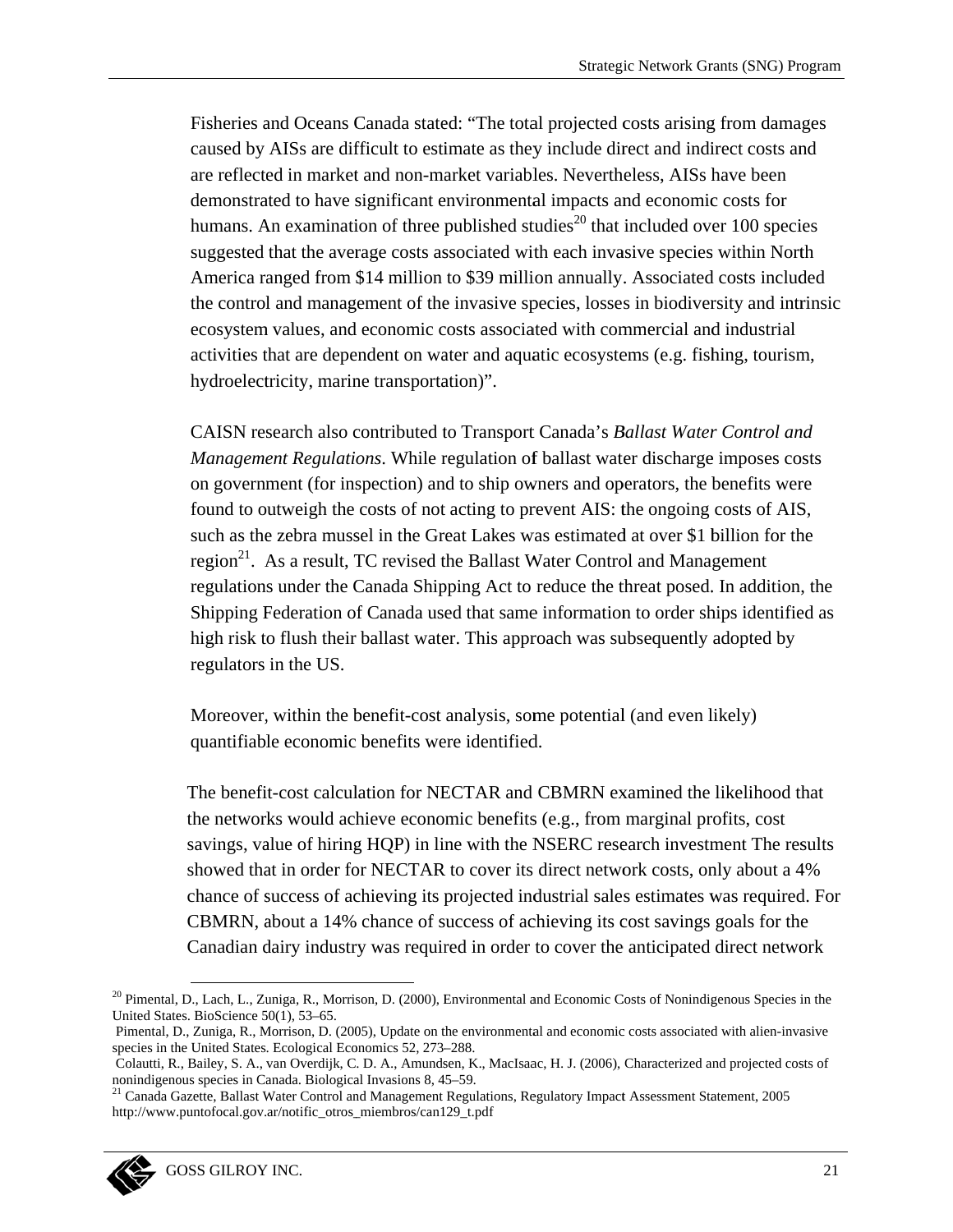costs. The analysis concluded that, given NECTAR's existing sales achievements, and CBMRN's renewal and extensive industry outreach, the likelihood of successfully achieving a positive benefit-cost ratio was within reach for both networks.

### $2.3$ **Efficiency and Economy**

Key Finding: The SNG program is delivered efficiently, with a low and relatively stable administrative cost.

Efficiency and economy of the SNG program were examined using analyses of administrative efficiency and perceptions of surveyed program stakeholders about the efficiency and effectiveness of the delivery of the programs.

#### $2.3.1$ **Administrative Efficiency**

The ratio of operating expenses relative to the total amount of grants is a common method to evaluate the operational effectiveness of grant programs. This ratio represents the cost to deliver one dollar of grant funds awarded. Funding agencies have also commonly calculated their operating expenses as a percentage of total program expenditures.

Exhibit 2.1 summarizes the estimated operating expenses under the SNG program for fiscal years 2008-2009 to 2012-2013. The actual operating expenditures of the SNG program are not available because some expenses, such as common administrative services for NSERC (e.g., finance, human resources and IT) cannot be provided at the program level. These costs and were estimated using the ratio of total SNG grant funds to total NSERC grant funds. It should be noted that the estimation of administrative costs only takes NSERC's costs into account. For example, the value of the volunteer time selection panel members spend on the competition process is not accounted for in the estimation.

Data on various expenditures and annual ratios for SNG from 2008-09 to 2012-13 are presented in Exhibit 2.1 below. Program data indicate that the funds available for SNG are \$173,802,623 for the funding period 2008-2009 to 2012-2013. For the same period, the administrative costs of the program are estimated at \$8,423,633 for an operating ratio of 5.1 cents per \$1 of grants awarded. Note that over the period under study, there was a notable decline in the operating ratio from 6.27 cents per \$1 of grants awarded in 2008-09 to 4.7 cents per \$1 of grants awarded in 2012-13.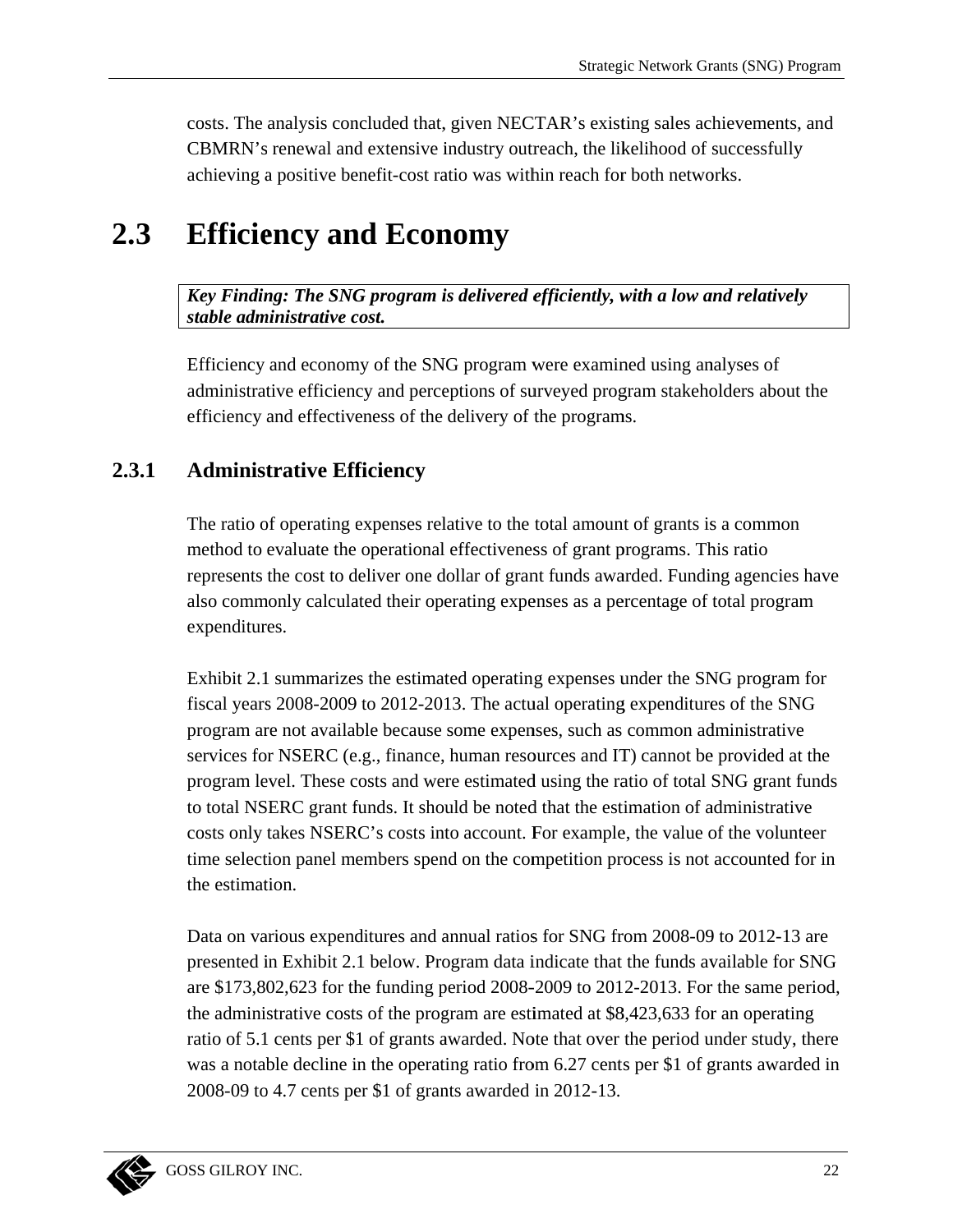| <b>Exhibit 2.1: Estimated Operating Expenditures of the SNG Program</b>  |              |              |              |                   |              |                   |  |
|--------------------------------------------------------------------------|--------------|--------------|--------------|-------------------|--------------|-------------------|--|
| <b>Expenditures (in \$)</b>                                              | 2008-09      | 2009-10      | 2010-11      | 2011-12           | 2012-13      | <b>Total</b>      |  |
| <b>Total Direct</b>                                                      | \$806 050    | \$1 025 983  | \$752 347    | \$849751          | \$826 513    | \$4 260 645       |  |
| Direct Salary                                                            | \$502 120    | \$730 188    | \$653 073    | \$743 920         | \$733 050    | \$3 362 352       |  |
| Direct Non-Salary                                                        | \$303 930    | \$295 795    | \$99 274     | \$105 831         | \$93 463     | \$898 293         |  |
| Indirect + Direct Non-Attributable                                       | \$609 540    | \$742 358    | \$874 906    | \$986 768         | \$949 417    | \$4 162 989       |  |
| <b>Total Admin Cost</b>                                                  | \$1 415 590  | \$1 768 341  | \$1 627 252  | \$1 836 519       | \$1 775 930  | \$8423633         |  |
| Grant Funds Awarded                                                      | \$22 594 184 | \$31 889 508 | \$33 542 042 | \$39 592 207      | \$37 761 048 | \$165 378 989     |  |
| <b>Total Program Expenditures</b>                                        | \$24 009 774 | \$33 657 849 | \$35 169 294 | \$41 428 726      | \$39 536 979 | \$173 802 623     |  |
| Operating Ratio (¢:\$1)<br><b>Expenditures to Grant Funds</b><br>awarded | 6.27c        | 5.55¢        | 4.85c        | 4.64 <sub>c</sub> | 4.70c        | $5.09\mathcal{C}$ |  |
| Operating Expenditure as a<br>percentage of Total Program<br>Expenditure | 5.90%        | 5.25%        | 4.63%        | 4.43%             | 4.49%        | 4.85%             |  |

Exhibit 2.2 shows the comparative operating ratios and percentage of administrative costs to program expenditures for the SNG, NCE and BL-NCE programs. The operating ratio for SNG (5.1 cents per \$1 of grants) is low and similar to those of NCE and BL-NCE which amounted to 3.3 cents and 5.5 cents per \$1 of grants respectively. Operating expenditures of the SNG program (4.8% of total program expenditures) are also low and similar to NCE and BL-NCE which amounted to 3.2% and 5.28% of total program expenditures respectively. (It should be noted that the NCE program overhead, which appears to be comparatively lower, is reflective of the size of the overall program and of the size and frequency of grant awards.)

## **Exhibit 2.2: Comparative Data NCE, BL-NCE and SNG Programs**

| Program       | <b>Administrative</b><br>expenditure $(in $)$ | Grant<br><b>Expenditures (in \$)</b> | <b>Total</b><br><b>Administrative and</b><br>Grant<br><b>Expenditures (in \$)</b> | <b>Operating</b><br>Ratio $(\mathfrak{e}: \$1)$ | <b>Operating</b><br><b>Expenditure</b><br>$(in \frac{9}{6})$ |
|---------------|-----------------------------------------------|--------------------------------------|-----------------------------------------------------------------------------------|-------------------------------------------------|--------------------------------------------------------------|
| <b>NCE</b>    | \$12,373,996                                  | \$371,939,990                        | \$384,313,986                                                                     | $3,3\phi$                                       | 3,2%                                                         |
| <b>BL-NCE</b> | \$2,661,004                                   | \$48,162,343                         | \$50,823,347                                                                      | $5,5\phi$                                       | 5.2%                                                         |
| <b>SNG</b>    | \$8,423,633                                   | \$165,378,989                        | \$173,802,622                                                                     | $5,1\phi$                                       | 4,8%                                                         |

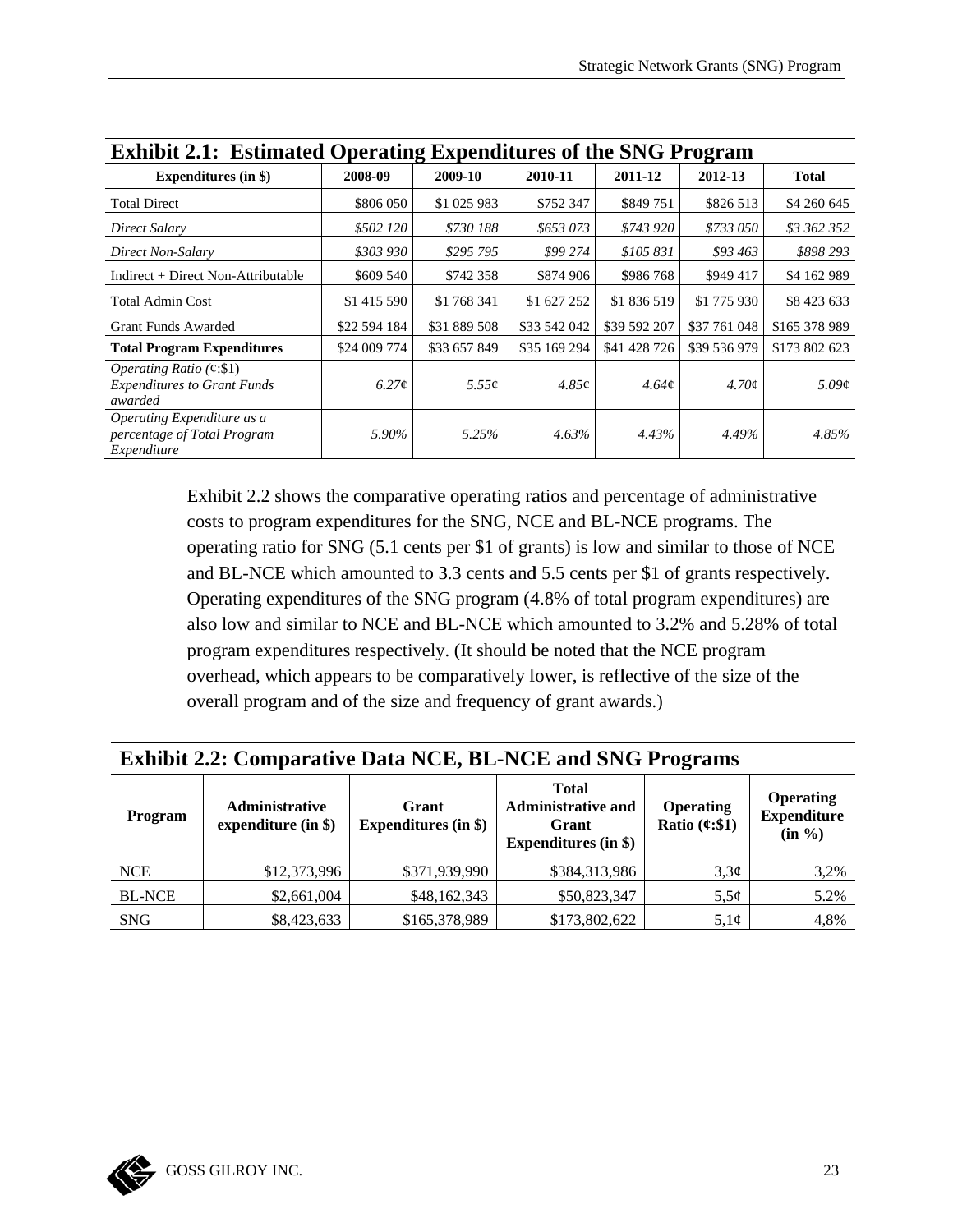#### $2.3.2$ **Perceptions of Efficiency and Effectiveness**

Key Finding: Program stakeholders are generally pleased with the delivery of the SNG program; SNG researchers and partners are more satisfied with program governance and financial administration guidelines than their NCE and BL-NCE counterparts. SNG researchers and partners cite strong leadership as a key factor in facilitating network success.

Based on results of the networks to date, 71% of SNG partners consider the network they are affiliated with to be successful to a great or good extent and most SNG researchers (90%) consider their project to be successful to a good or great extent.

Most SNG partners (83%) and researchers (75%) indicated they were satisfied with SNG governance guidelines, such as network and funding agreements; satisfaction with governance guidelines was markedly less for all other comparator networks. SNG researchers (77%) and partners (68%) were also more likely than their comparator network counterparts to be satisfied with financial administration guidelines such as eligible and non-eligible expenditures. Two-thirds of SNG researchers (67%) and approximately eight in ten SNG partners (78%) indicated they were satisfied with the programs reporting requirements.

Similar to other funding programs, less than half of SNG researchers were satisfied with the guidelines for the management of intellectual property (42% indicated they were satisfied with that aspect of the program) while approximately two-thirds of SNG partners indicated they were satisfied with guidelines for the management of intellectual property (64%) (this was the lowest rated aspect of the program). Note that many of the researchers and partners in the SNG are unlikely to have experience with a new policy on intellectual property introduced by NSERC in 2009 which provides requirements for IP agreements.

According to surveyed SNG researchers, the factor that best facilitated the performance of the network was network leadership (81% rated this factor 4 or 5 on a 5-point scale); approximately seven in ten also indicated network governance structure (72%), network design (72%), network project selection process (69%) and access to equipment and facilities (68%) facilitated the performance of the network. The ratings of SNG partners were consistently lower than those of researchers, but they similarly rated leadership, network governance structure, network design and access to equipment and facilities as key facilitating factors. Consistent with the program satisfaction ratings presented above, management of intellectual property was least apt

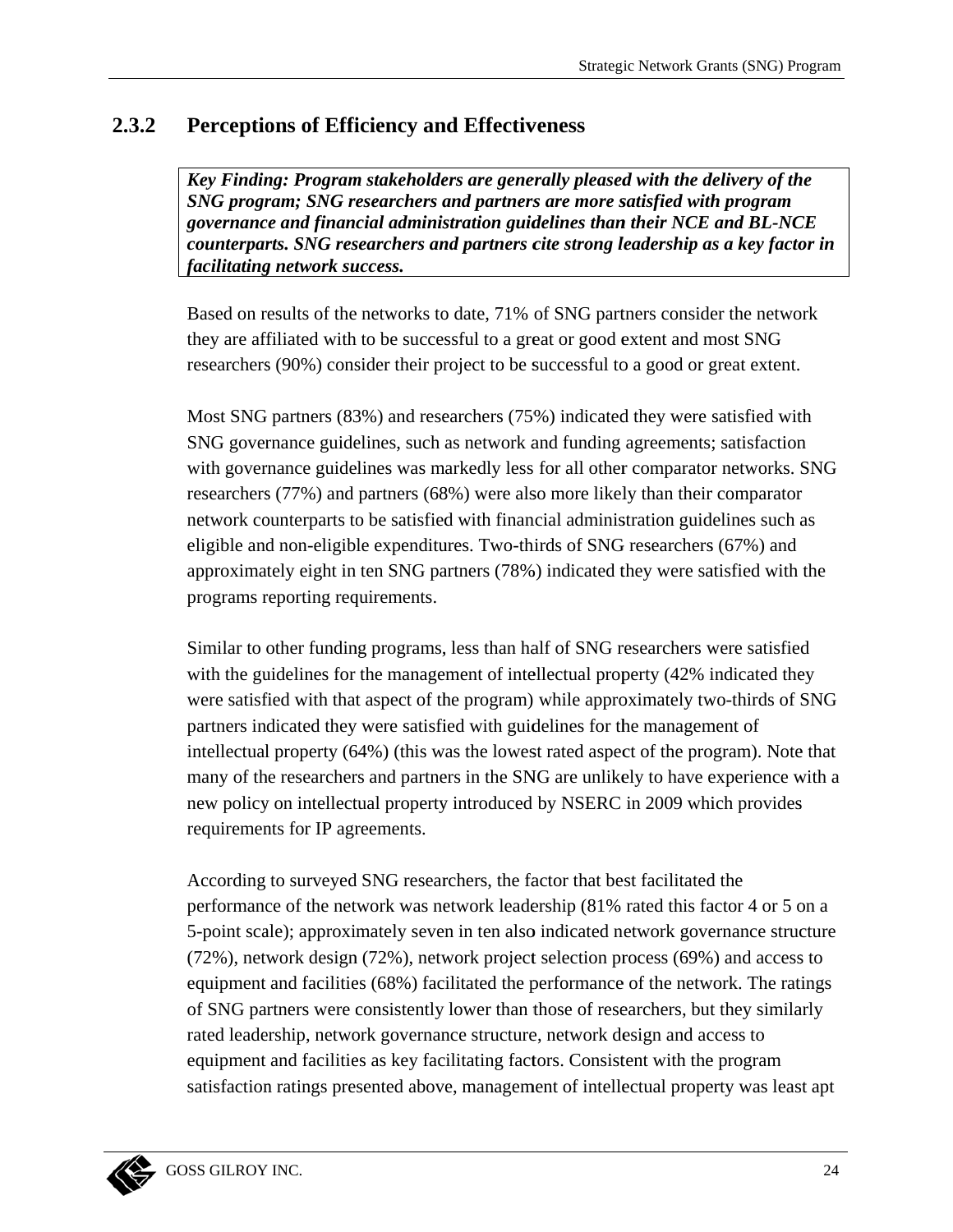to be rated a facilitating factor by researchers  $(20%)$  and partners  $(15%).$ 

Case study evidence echoes the survey responses; case study participants were satisfied with network management and administration, and indicated that their time and resource investments in their SNG network were worthwhile. Specific success and resource investments in their SNG network were worthwhile. Specific success<br>factors included strong and proactive leadership; strong, effective, goal-oriented and coordinated management by the network's scientific lead (PI), Board of Directors and Scientific Advisory Committee; rigorous review of proposed projects to determine whether they could effectively contribute to the network's overall objectives; and economies of scale, particularly in sampling activities, as a result of collaboration among rese earchers. e<br>s,

According to the case studies and review of program files, where the networks encountered challenges, these often had to do with technical or scientific problems management problems such as long term planning, personnel problems and partners leaving the network prematurely or encountering financial difficulties. Typically, the networks were able to resolve these problems with minimum impact on the scope and scale of network research or training activities.

Some challenges relating to the engagement or receptivity of receptor communities Some challenges relating to the engagement or receptivity of receptor communities<br>were also noted: not all partners understood the value of university research, and not all industry partners had the capability and capacity to use the knowledge that was being generated. There were also examples of a lack of focus on and/or resources dedicated to KT. Some partners recommended improvements related to industry engagement.

Case study participants highlighted several areas for improvement, including more information sharing (specifically in progress reports and by improving the network Case study participants highlighted several areas for improvement, including more<br>information sharing (specifically in progress reports and by improving the network<br>meeting and conference structure) (echoed by the file rev post-network involvement in order to assess the effectiveness of network training, and training for network managers in areas in which they have specific deficiencies depending on their background (conducting meetings, financial issue management). Some surveyed SNG researchers (between 6% and 11%) suggested improvements could be made to communications and project selection criteria, and that funding periods could be longer. Some surveyed SNG partners (between 2% and 7%) Some surveyed SNG researchers (between 6% and 11%) suggested improvements<br>could be made to communications and project selection criteria, and that funding<br>periods could be longer. Some surveyed SNG partners (between 2% and engagement and meaningful involvement in network projects; less administrative red tape/reporting requirements; stable/longer funding and more communications/clarity. Suggestions for improvement by SNG HQP included more events/workshops for networking (11%).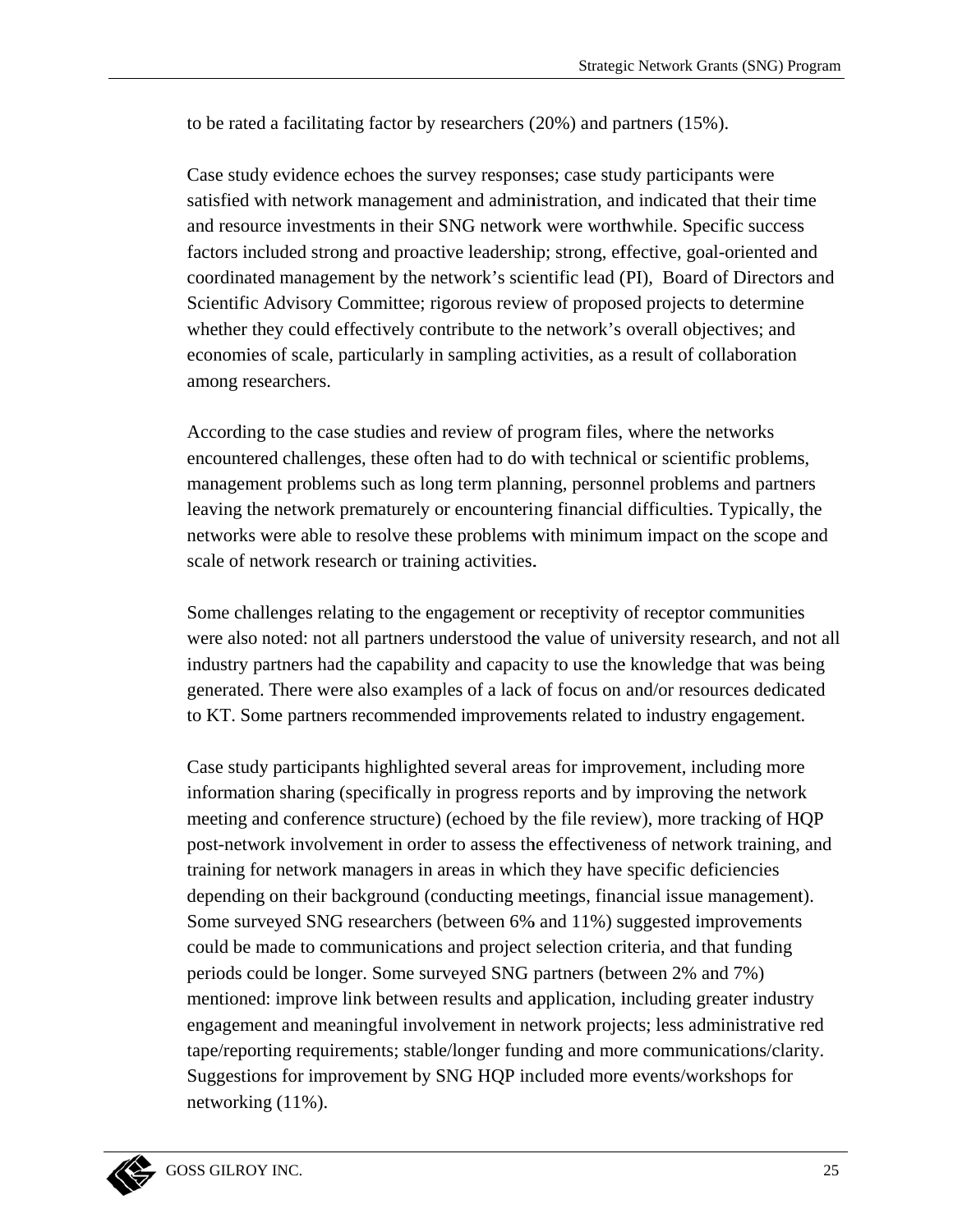# **3.0 Conclusions and Recommendations**

Following are the conclusions and recommendations based on the findings from the evaluation of the SNG program.

# **3.1 Relevance**

The evaluation confirms the continued need for the SNG program. Demand for the program has remained strong with a stable number of applications for funding over the study period. The network approach to research funding that is the basis of the SNG and other network programs was found in the review of literature to have many advantages, particularly to address complex problems that require efforts of widely dispersed and multidisciplinary and multisectoral teams. There was no evidence of problematic duplication with other funding programs; the SNG occupies a specific niche in the NSERC suite of funding programs distinguished by its focus on medium to longer-term research initiatives for complex programs requiring collaborative efforts among researchers and partners. The research networks and projects funded by the networks are unlikely to have occurred in the absence of the SNG program.

The federal government role in funding research and development to foster innovation and economic growth was found to be important and relevant. The SNG program was found to be consistent with government priorities that highlight the ongoing federal commitment to R&D and innovation as key drivers of prosperity. The 2014 ST&I Strategy signals the continued federal role and priority for these investments, which includes programs such as the SNG. The program also aligns well with the strategic outcomes of NSERC.

## **3.2 Effectiveness**

The evaluation evidence indicates that the SNG program through the achievements of its funded network is achieving or making progress toward achieving intended outcomes.

**Research, development and innovation.** The entities established by the SNG have created networked approaches to research and development through the engagement of many researchers and partners from various sectors. The SNG networks that were examined in the evaluation were seen to meet or exceed their research goals. The network

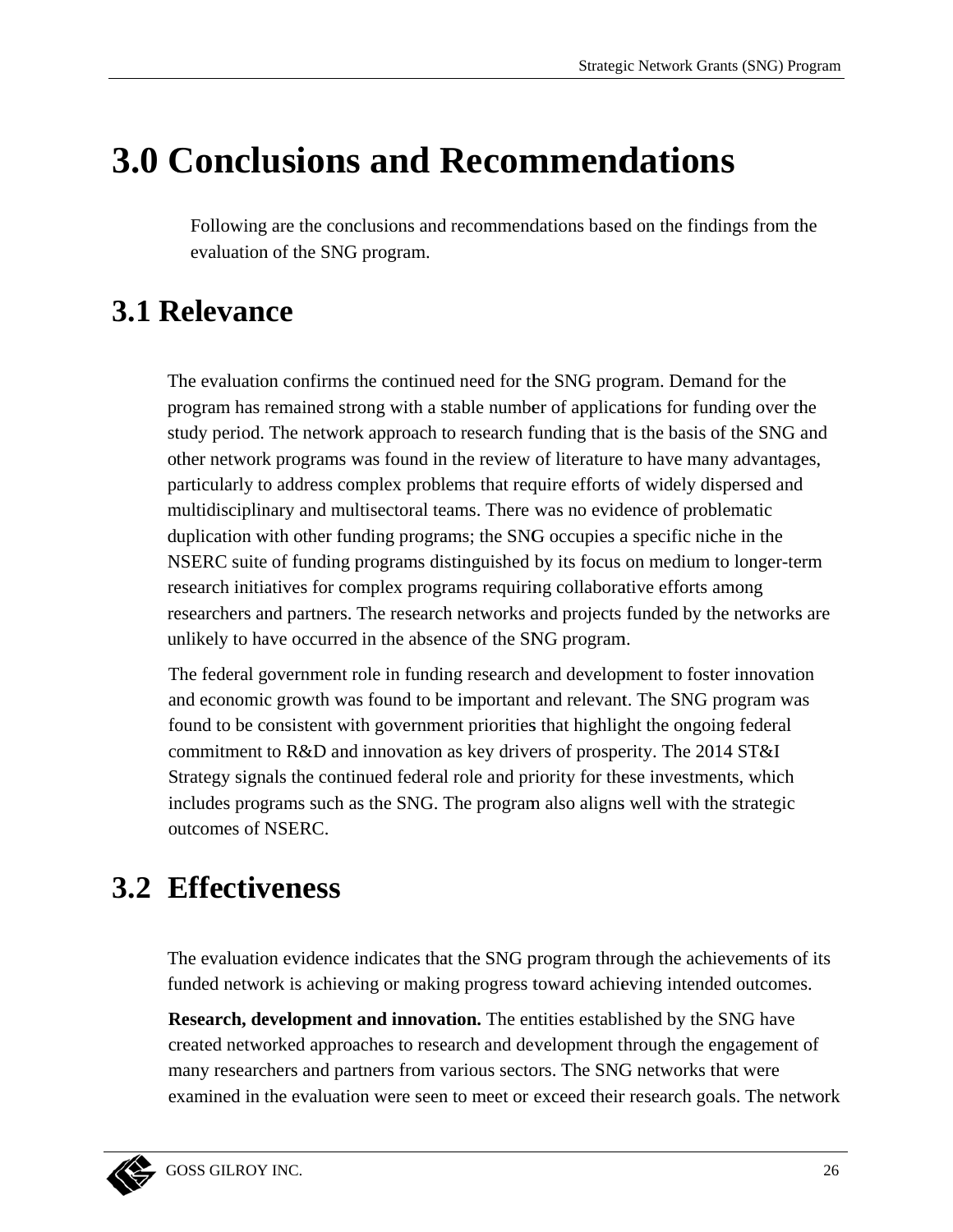approach facilitated, among other benefits, significant contributions of in-kind resources from partners that aided research. SNG researchers' annual scientific output increased significantly during the period in which they were supported by the SNG program compared to the period before research funding, and the increase in SNG researchers' output was comparable to researchers that received other types of NSERC research funding. Research excellence was confirmed by external awards and distinctions won by SNG scientists. Many networks significantly increased the visibility and reputation of Canadian researchers both in Canada and internationally. A strong majority of SNG partners and researchers indicate network research projects are leading to the creation or extension of knowledge.

**Multidisciplinary, multisectoral and international collaborations.** SNG networks were very successful in facilitating multidisciplinary collaborations in various areas of expertise and research strength within the natural sciences and engineering domain. On average, SNG network-funded research projects involved collaborations with six organizations, drawn from a wide variety of organizations and sectors including universities, the private sector, government and not-for-profit organizations; collaboration between SNG researchers and government partners was particularly high as compared to other network funding programs such as the NCE or BL-NCE. According to surveyed researchers, their research collaborations often involved a mix of new and existing partners and were generally viewed as successful. According to many partners, their involvement in the network seeded continued interest in academic-industry partnerships. International collaborations are taking place; in some cases SNG networks are leading international research collaborations while in other cases the network participants are expanding current collaborations or creating new international collaborations.

**Meeting partner needs.** SNG guidelines are in place to foster partner engagement, such as mandatory involvement of partners on management boards and Science Advisory Committees. There was also evidence of network-created supplementary partner engagement activities. Universities lead most phases of SNG network research projects; private sector and government partners play a more prominent role during the mobilization stage (use/application of knowledge and/or technology). Networks are equally seen to be meeting business needs as well as public and non-profit needs.

**Impacts on HQP.** The SNG program has a positive impact on the training of HQP. Virtually all SNG-funded projects within the networks involve HQP, and the networks have put in place varied engagement, research funding and training and development opportunities to enhance HQP research and professional skills. Key distinguishing

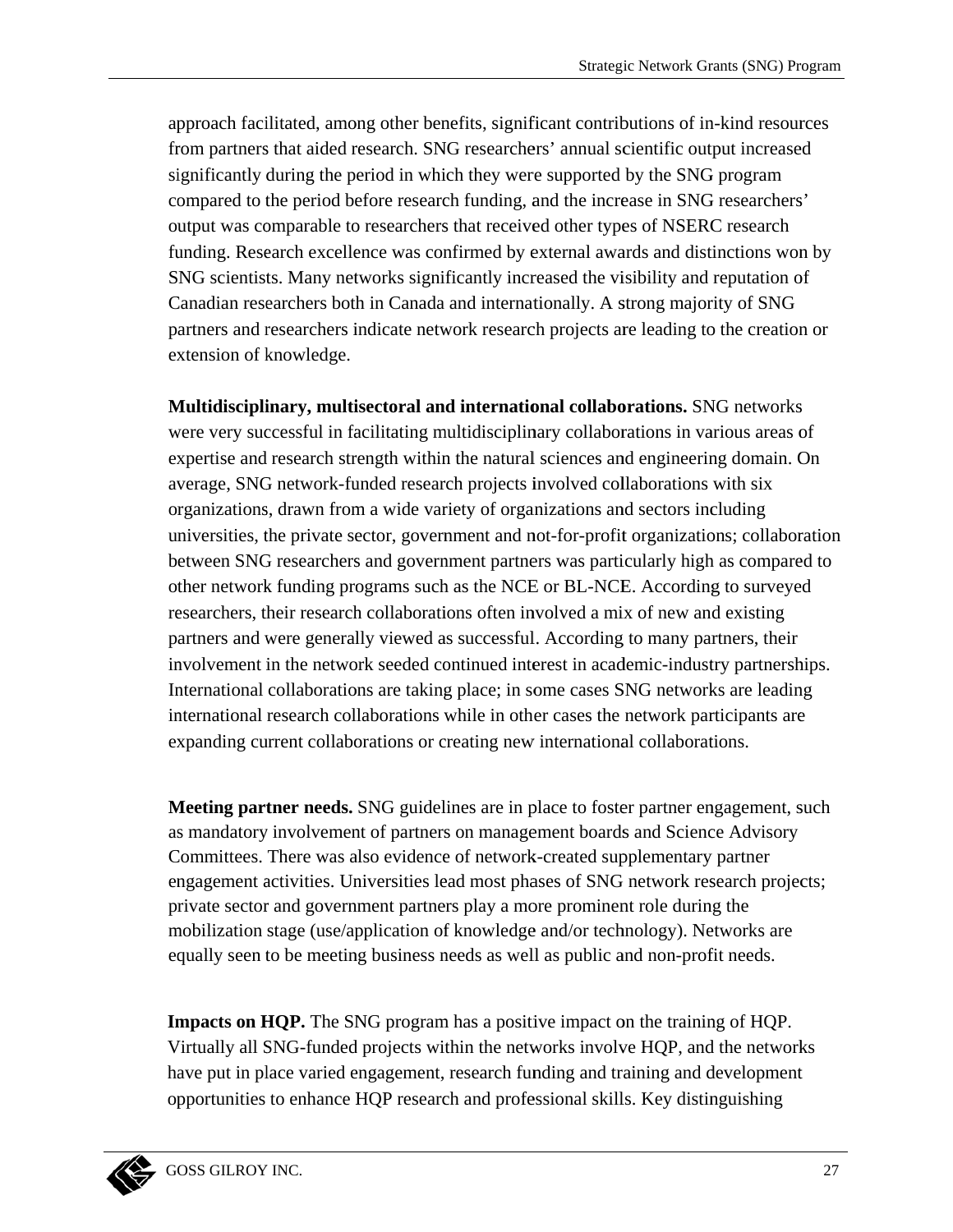features of network HQP training include opportunities to interact with university researchers and other HQP, to enhance job readiness, to participate in exchanges/internships, to conduct multidisciplinary and multisectoral research and to conduct research relevant to the private sector. Researchers and HQP approve of the quality of research and training opportunities. Of HQP who were employed at the time of the survey, a significant proportion is employed by industry. Case studies indicate that the employment outcomes for network HQP were very positive and network partners often hired network-trained HOP.

Knowledge and/or technology mobilization by partner organizations. The SNG networks demonstrate broad dissemination of network research through traditional media (publications, conferences) and researchers and partners agree that the networks accelerate the exchange of these results. KT activities are actively pursued (though opportunities for improvement in this area were noted by some) and there is evidence of a significant amount of commercialization activity, including the execution of nondisclosure or confidentiality agreements and patent applications. SNG researchers who are mobilizing their research results are working primarily with universities, and secondarily with the private sector and the Canadian government; SNG researchers are much more likely than all other comparator networks to indicate they are mobilizing results with public sector partners. Some challenges relating to the engagement or receptivity of receptor communities were uncovered and surveyed partners recommended improvements related to more active engagement of partners and a stronger alignment between network research and partner needs/goals.

**Impacts on partner organizations and the user sector.** Increasing the knowledge base of network organizations is the most common impact of network research according to SNG partners and researchers; SNG partners and researchers also cite impacts on the R&D of network organizations and on products and /or services of network organizations. Numerous tangible results for partner organizations and the user sector were identified, including the creation of prototypes/pilots, new processes/products/services, improved processes/products/services, knowledge applied toward policy/regulations such as improved models for environment management issues and new spin-off companies.

Long-term economic, social, health and environmental benefits to Canada. The contributions of SNG networks to long-term benefits is challenging to measure. However, there is evidence of SNG network-funded research that has led to a variety of impacts such as regulatory changes to reduce environmental impact and improved environmental forecasting, monitoring and management. As well, within the benefit-cost analysis,

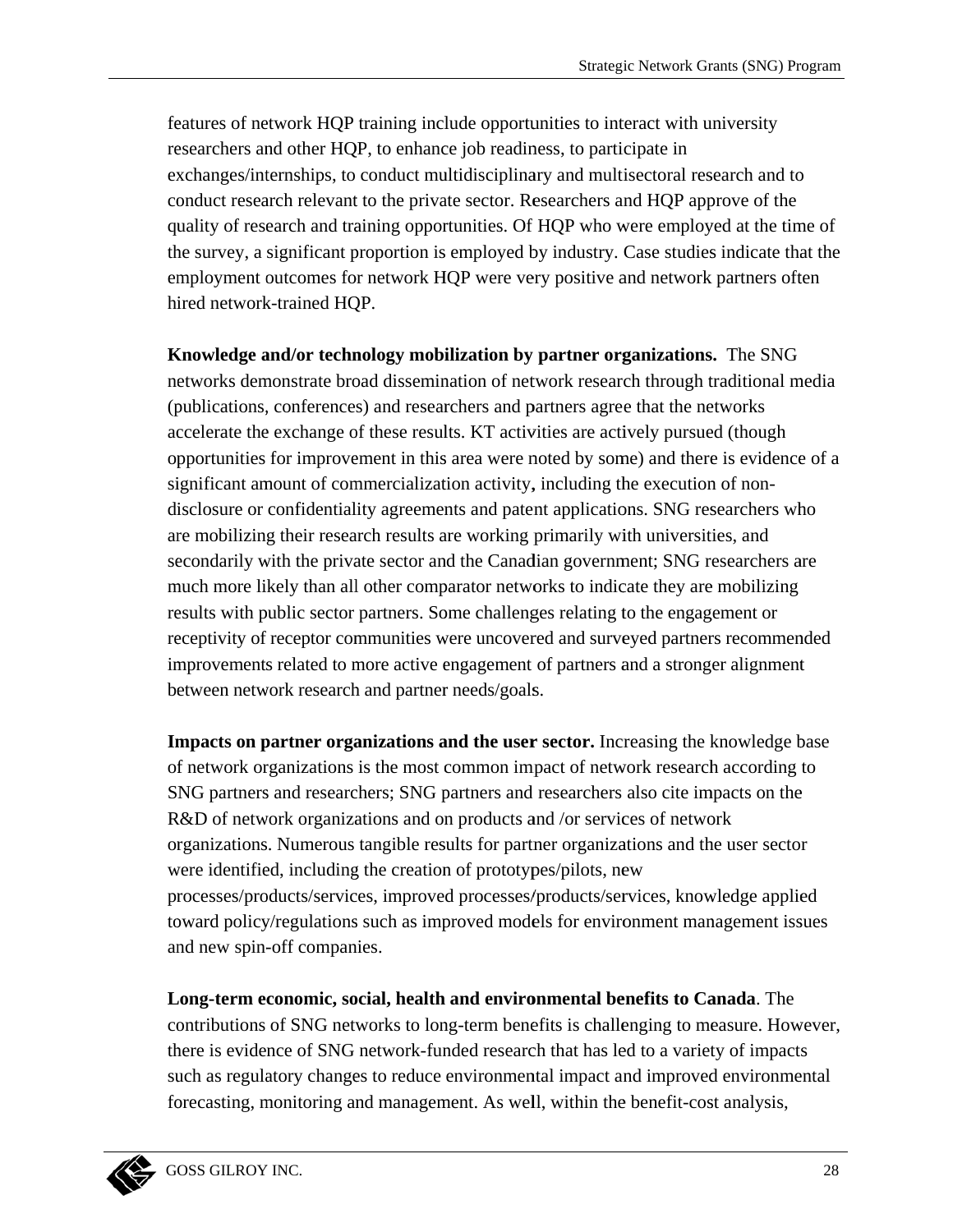evidence of research that has led to or will likely lead to quantifiable long-term economic and environmental benefits was identified.

# 3.3 Efficiency and Economy

The SNG program is delivered efficiently, with a low and relatively stable administrative cost: total administrative costs of the program are estimated at an average of 5.1 cents per \$1 of grants awarded over the study period; there was a notable decline in the operating ratio from 6.3 cents in 2008-09 to 4.7 cents in 2012-13.

Program stakeholders are generally pleased with the delivery of the SNG program and perceive many of the elements of the program to be well-executed; satisfaction with governance guidelines was markedly higher for SNG participants than for all other comparator research networks. SNG researchers and partners were also more likely than their comparator network counterparts to be satisfied with financial administration guidelines. While management of IP was cited as an issue by some, NSERC introduced an IP policy (2009) which provides requirements as to what must be included in IP agreements. SNG researchers and partners across various lines of evidence cite strong leadership as a key factor in facilitating network success; some issues were raised in regards to finding researchers/network managers with appropriate management skills. Other facilitating factors cited by researchers and partners included governance structure, network design, network project selection process (researchers only) and access to equipment and facilities. Case study evidence points to a deficiency in details provided in researchers' progress reports and a need for reporting templates, which has since been implemented by the program.

#### $3.4$ **Recommendations**

- 1. The SNG program is relevant and is achieving its key intended immediate and intermediate outcomes, as well as demonstrating progress towards meeting its long term outcomes. It should therefore be considered for continued support at the **federal level to continue to foster research and innovation.** The SNG program is addressing a continued need using a network approach that has been shown to have many advantages; the program also supports the federal government's R&D and innovation goals and is delivered in an efficient manner.
- 2. Best practices in the area of industry engagement and KT among SNG and other research networks, including tools and resources, should be shared broadly among